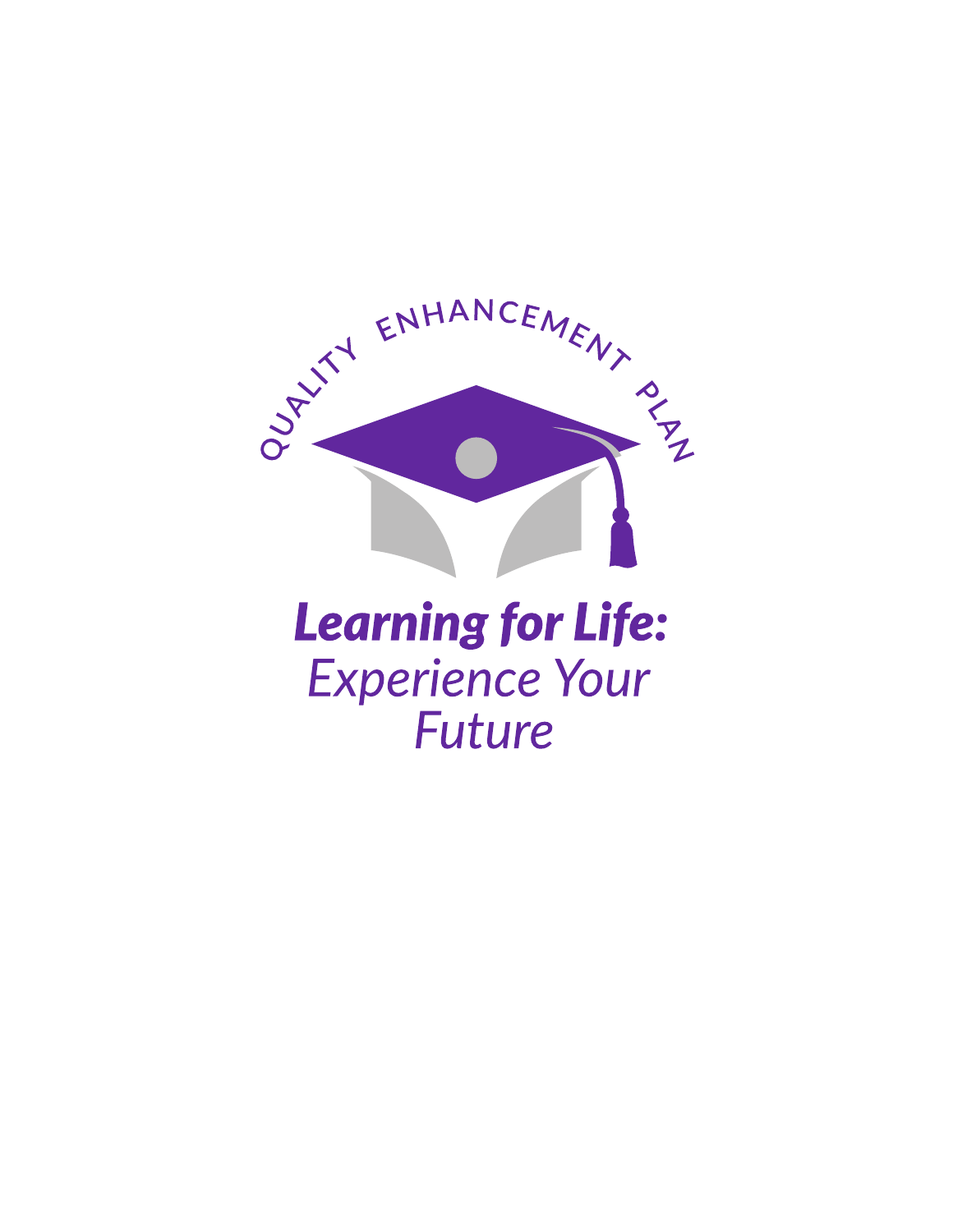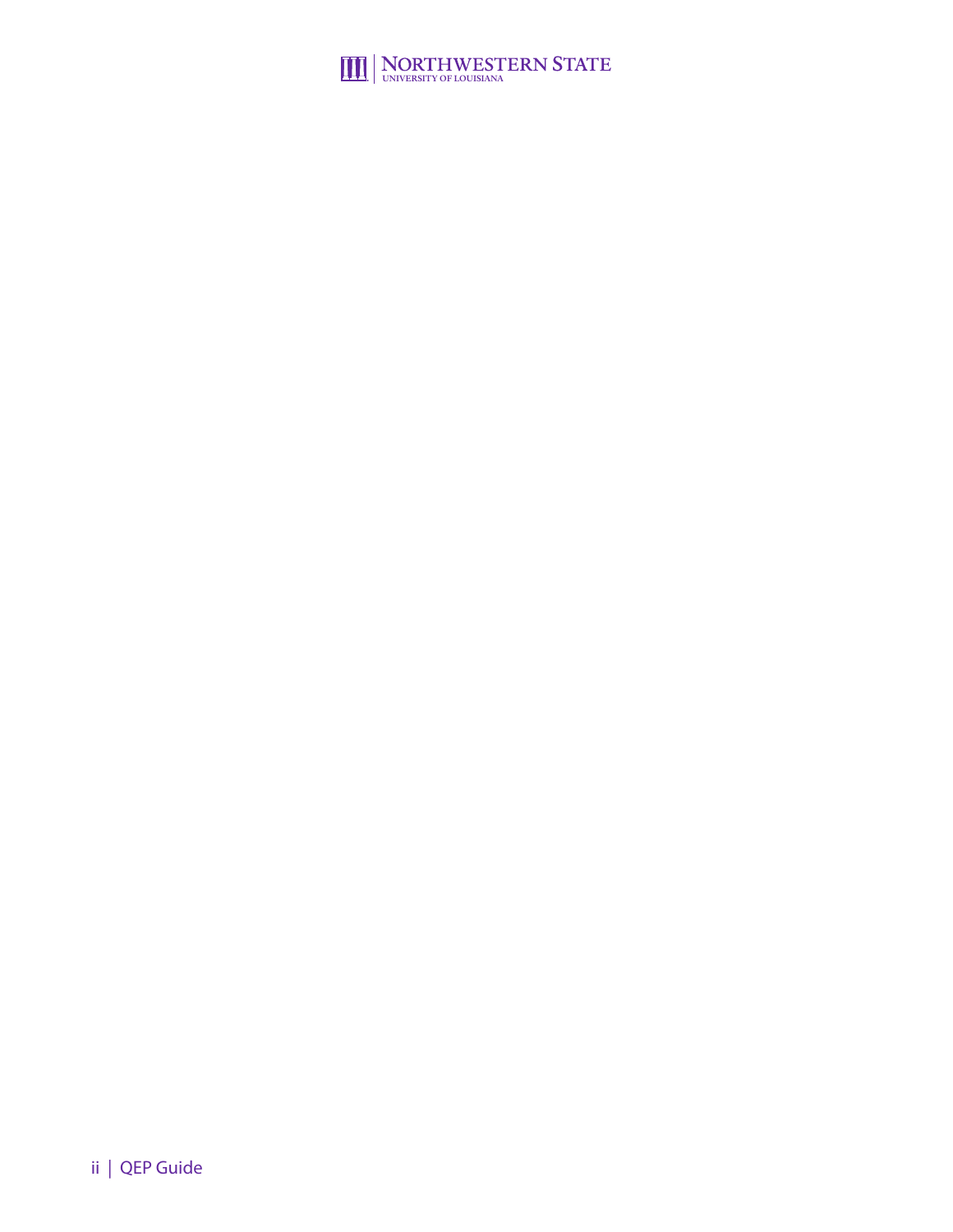

## **TABLE OF CONTENTS**

| QEP - Timeline for Grants, Implementation and Assessment Teams                |
|-------------------------------------------------------------------------------|
| Guidelines for Developing Capstone Experiences for the QEP 3                  |
|                                                                               |
|                                                                               |
|                                                                               |
|                                                                               |
| Curriculum Rubric for Learning for Life QEP Proposals 17                      |
| Eight Principles of Good Practice for all Experiential Education Activities19 |
|                                                                               |
|                                                                               |
|                                                                               |
| QEP Program Summary Assessment Form 25                                        |
|                                                                               |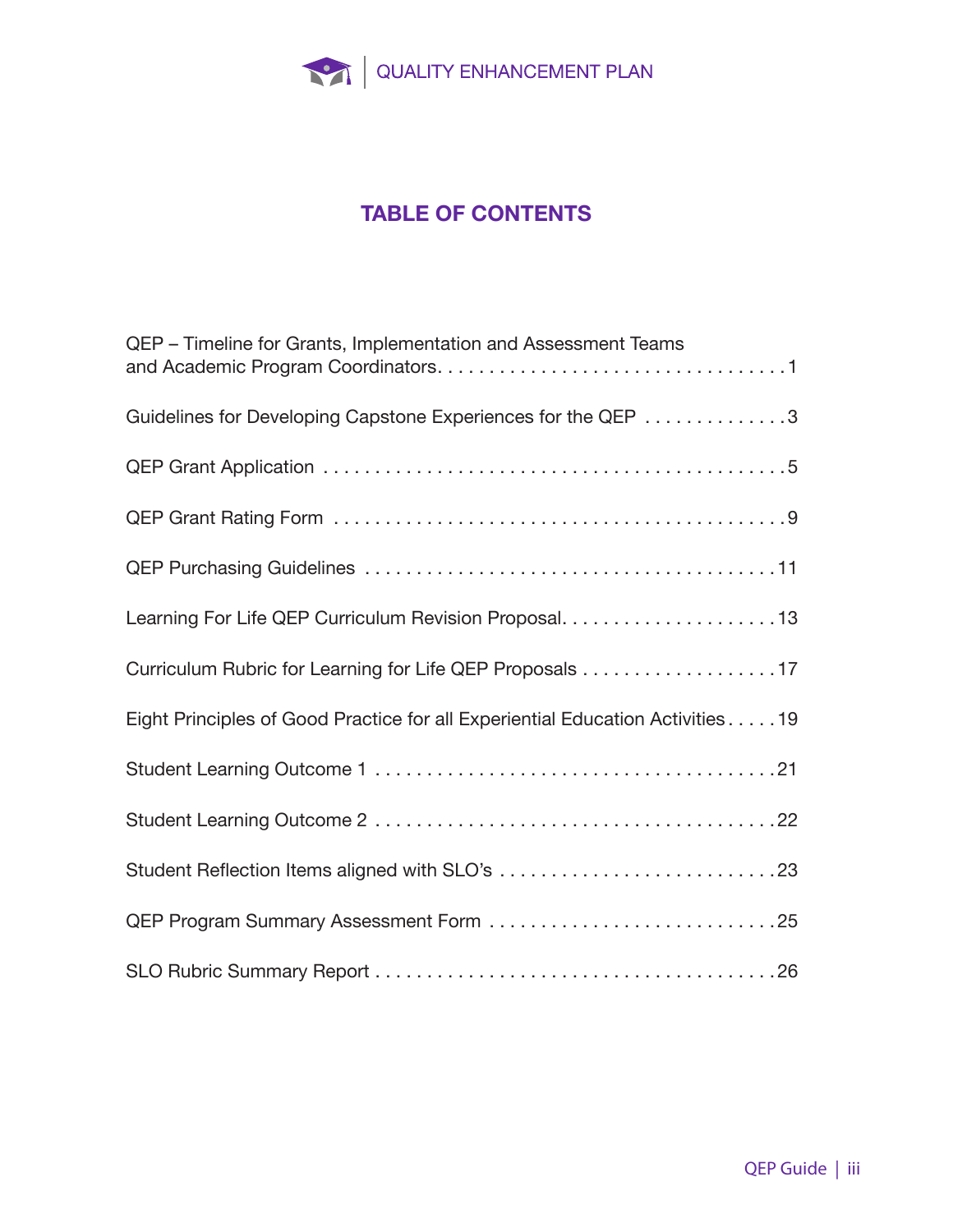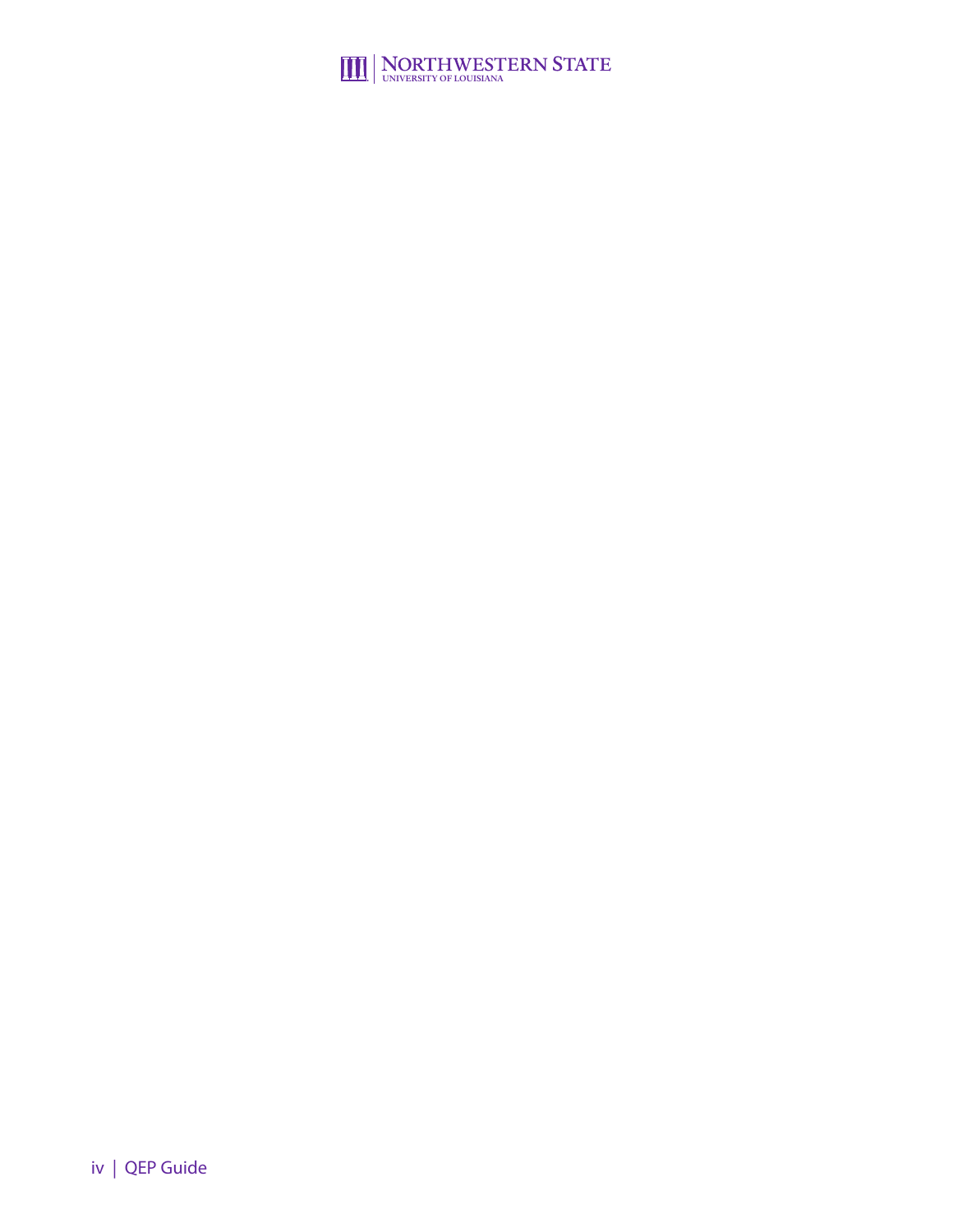

## **QEP – TIMELINE FOR GRANTS, IMPLEMENTATON AND ASSESSMENT TEAMS AND ACADEMIC PROGRAM COORDINATORS**

## **GRANTS TEAM**

April 30 – Application from academic program coordinator/faculty seeking to realign curriculum to the QEP

May 31 – Grants Team response to the program coordinator/faculty

*FROM THE QEP, p. 28: "The Faculty Grants Team will review these applications to ensure that* departmental support and faculty responsibility are adequate. The Faculty Grants Team will award *funding* (or course release) to successful applicants by June 30, with funding allocated for the following fall semester." The amount of the award is \$2000 plus \$1000 in support funding for supplies or travel, *etc.* 

## **IMPLEMENTATION TEAM**

November  $1$  – Proposals submitted from the academic program coordinator/faculty

December 1 – Response from Implementation team to academic program coordinator/faculty

December 15 – Response from academic program coordinator/faculty to IT Chair / Director of the QEP (DOQEP) (if necessary)

January 31 – Program proposal due to CRC

*FROM THE QEP, p. 29: "The Implementation Team will review proposals to ensure program curricula* meet the requirements of the Learning for Life QEP and its two student learning outcomes."

## **ASSESSMENT TEAM**

Assessment Calendar, Fall & Spring Semesters

Week 2 (after registration deadline) - Early semester **student reflection survey** administered Week  $8$  – Optional mid-term survey administered to students

Week 14 – Program Coordinators verify list of graduating seniors with U. Assessment Coordinator Weeks 15/16: End of semester reflection surveys administered to **students** and **administrators**;

**SLO** electronic rubrics administered to faculty responsible for capstone experiences

January 1 & June 1 - Programs that have implemented QEP submit assessment reports to UAC

January On-Call Week / July 1 – Assessment Team reviews program assessment reports with UAC

July 31 - UAC completes QEP Annual Report

*FROM THE QEP, p. 29: "The Assessment Team will complete direct assessment of Learning for Life SLOs* at the end of each semester and share findings with program faculty."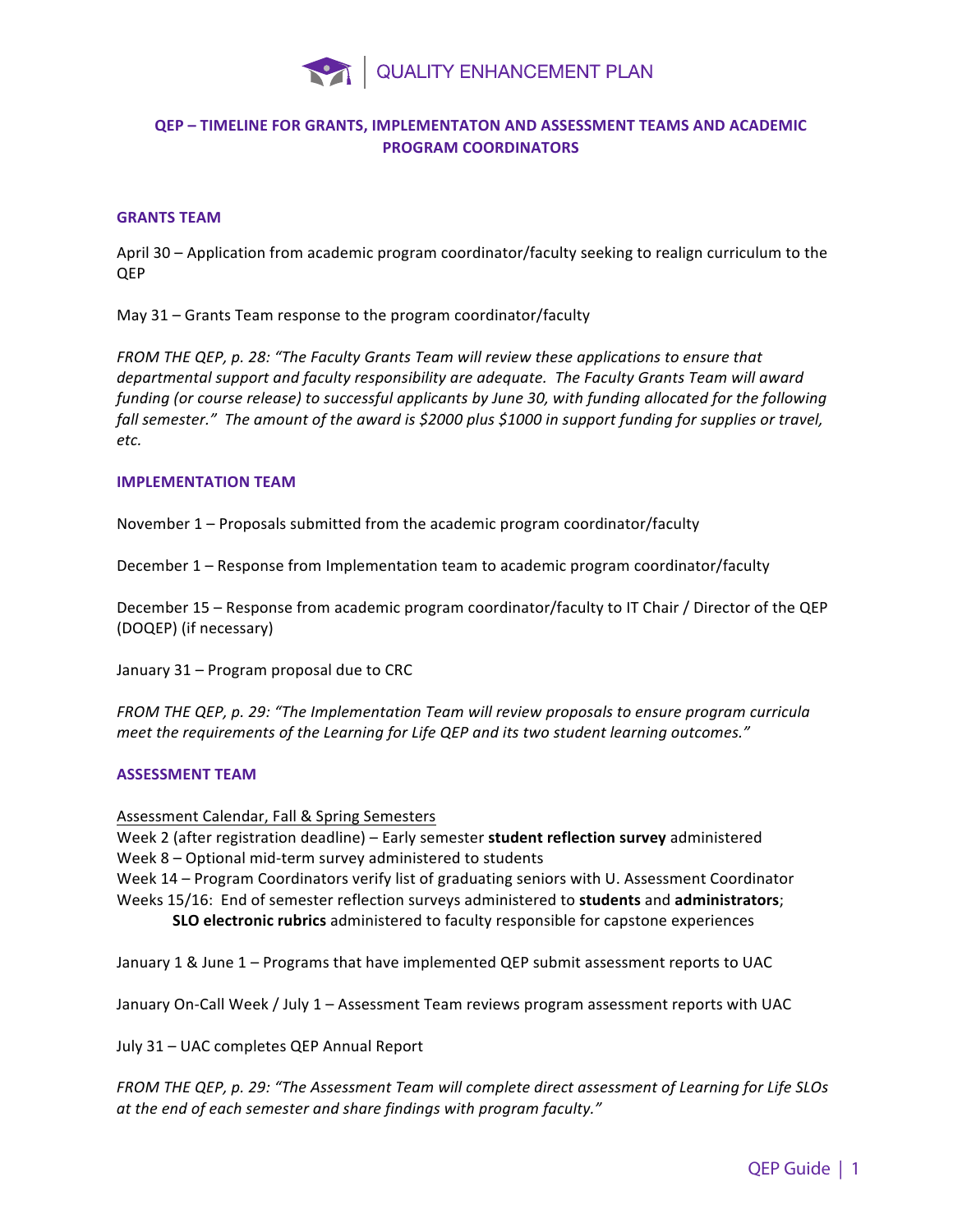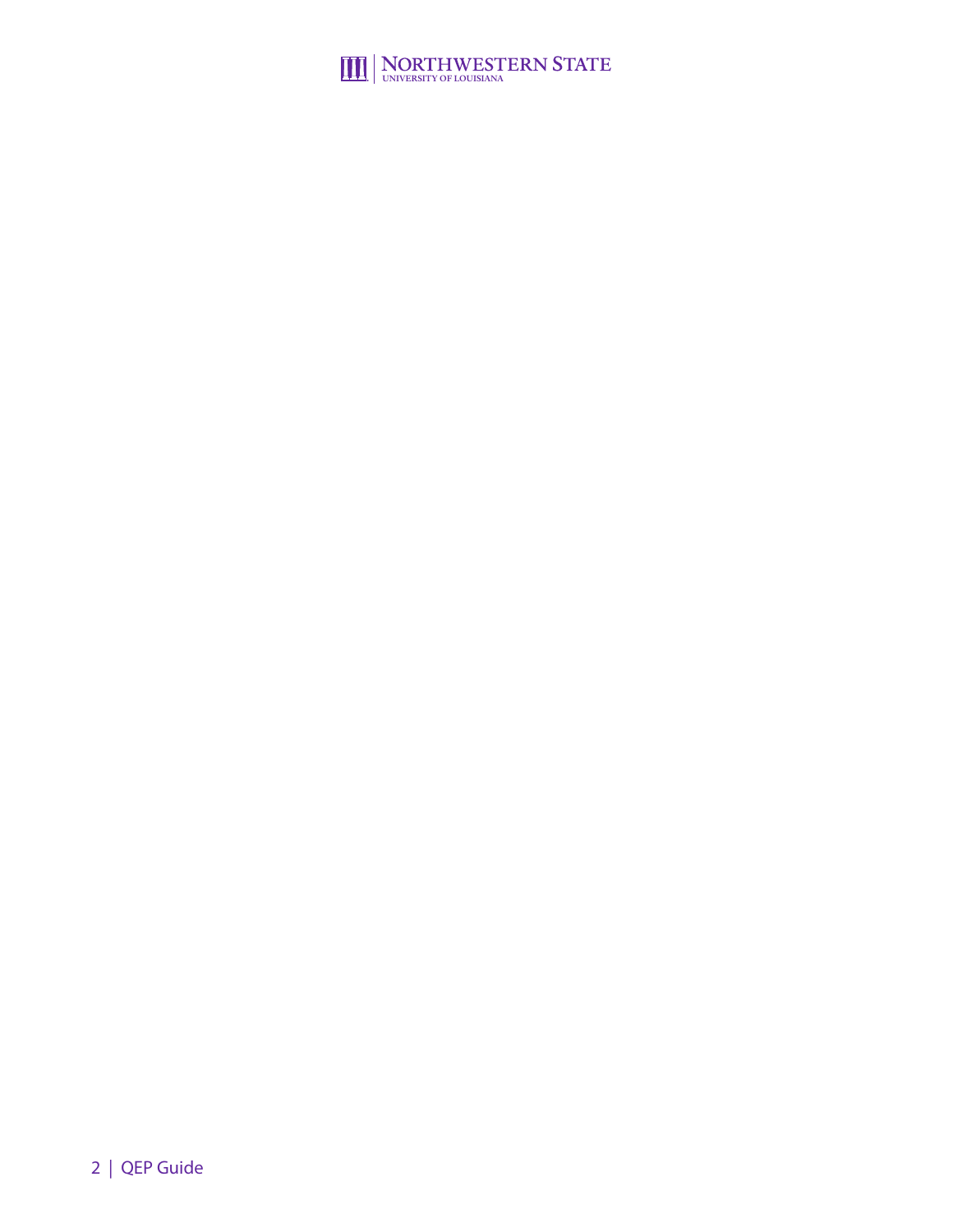

## **Guidelines for Developing Capstone Experiences for the QEP**

## **All Capstone Experiences**

• Identify at least six (6) hours of capstone-level coursework for implementation and assessment of the QEP

## **Internship**

- Must include a minimum requirement for contact hours per course or credit hour
- Must incorporate supervisory expectations (evaluation by faculty or site supervisors)
- Must incorporate reflection as an ongoing process
- Must incorporate acknowledgment of student accomplishments

## **Research**

- Must result in the completion of a formal written document
- Must utilize a professional style guide appropriate to the profession
- Must incorporate a presentation component
- Must incorporate reflection as an ongoing process
- Must incorporate acknowledgment of student accomplishments

## **Performance or Project**

- Must incorporate an adjudicated public performance or exhibit
- Must incorporate faculty evaluation prior to presentation
- Must incorporate reflection as an ongoing process
- Must incorporate acknowledgment of student accomplishments

## **Study Abroad**

- Must ensure that each credit hour corresponds to 15 faculty contact hours
- Must be faculty-led (if short-term) or involve capstone-level experiences (if long-term)
- Must include contact with host communities or with lecturers from host country
- May include online/F2F activities in conjunction with Study Abroad experience
- Must include a student journaling component (or similar exercise) for reflection
- Must incorporate acknowledgment of student accomplishments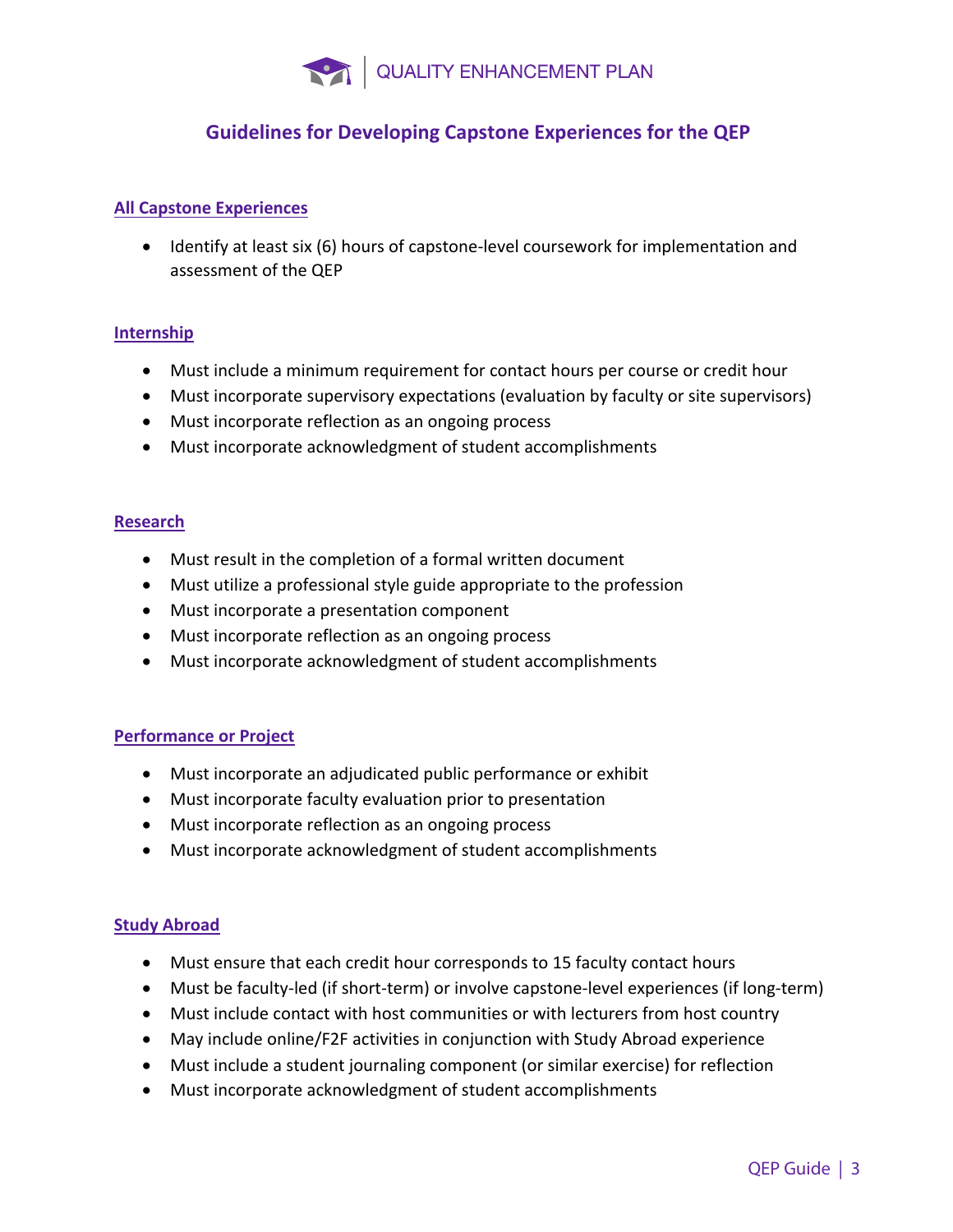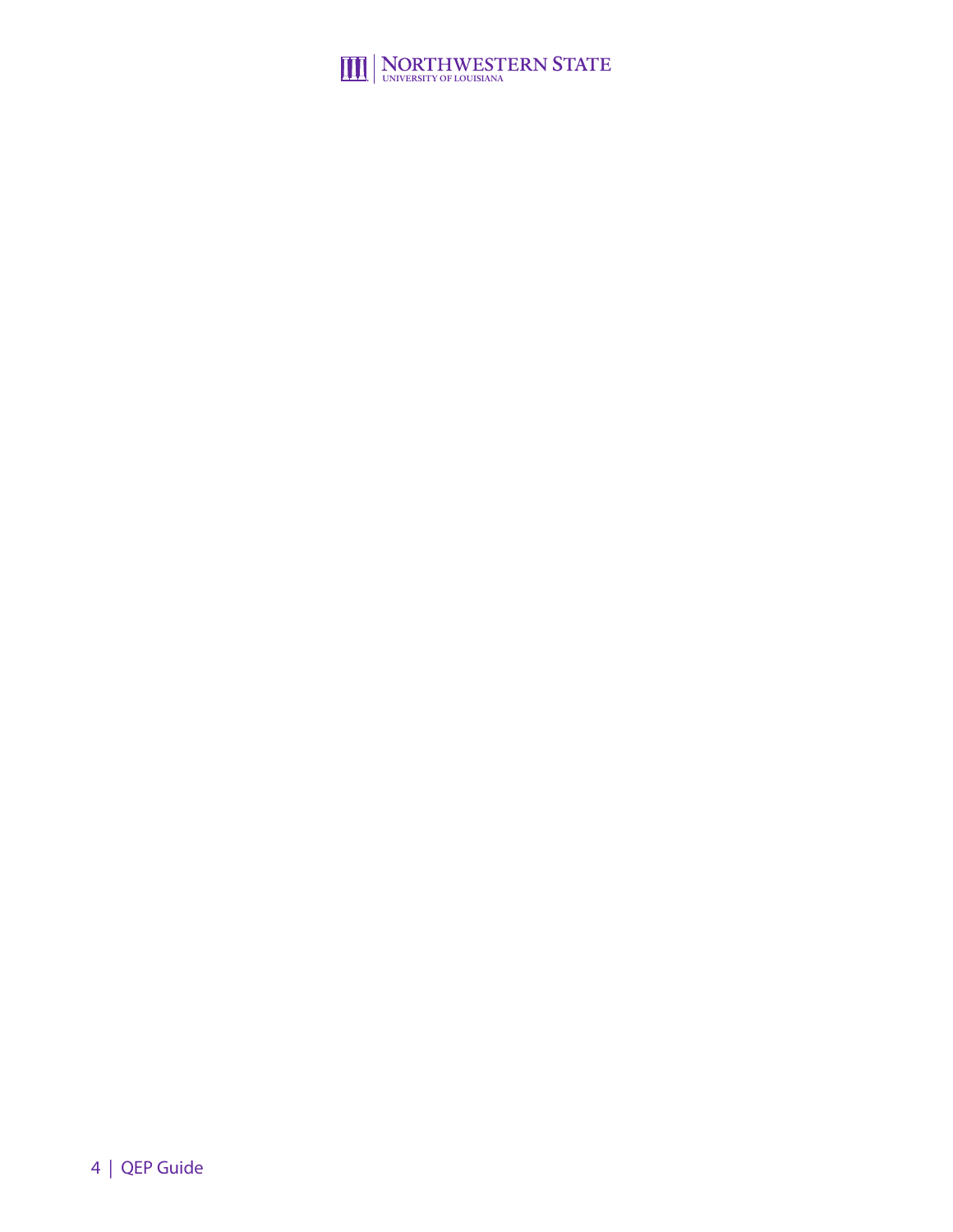

Learning for Life Learning for Life QEP Grant Application & Program Readiness Questionnaire

**The purpose of this application is to ensure that each program is prepared to implement the "Learning for Life QEP" and its experiential learning practices. Please confirm that appropriate program faculty (or curriculum committee) have met, discussed, and voted on experiential learning activities. Recording meeting dates and maintaining minutes are requiredso that the University can demonstrate that academic departments were responsible for initiating and completing this process.**

Learning for Life Learning for Life QEP Grant Application & Program Readiness Questionnaire

## General Information

1. College

2. Program

3. Which experiential Learning activities do you plan to implement and assess for your QEP proposal? (Check all that apply)

| Undergraduate Research    |
|---------------------------|
| Performance-Based Project |
| Study Abroad              |
| Internship                |
| Service Learning          |
| Other (please specify)    |
|                           |

4. Please describe the activities you checked above. Indicate how these activities connect to your QEP proposal. (250 words max.)

1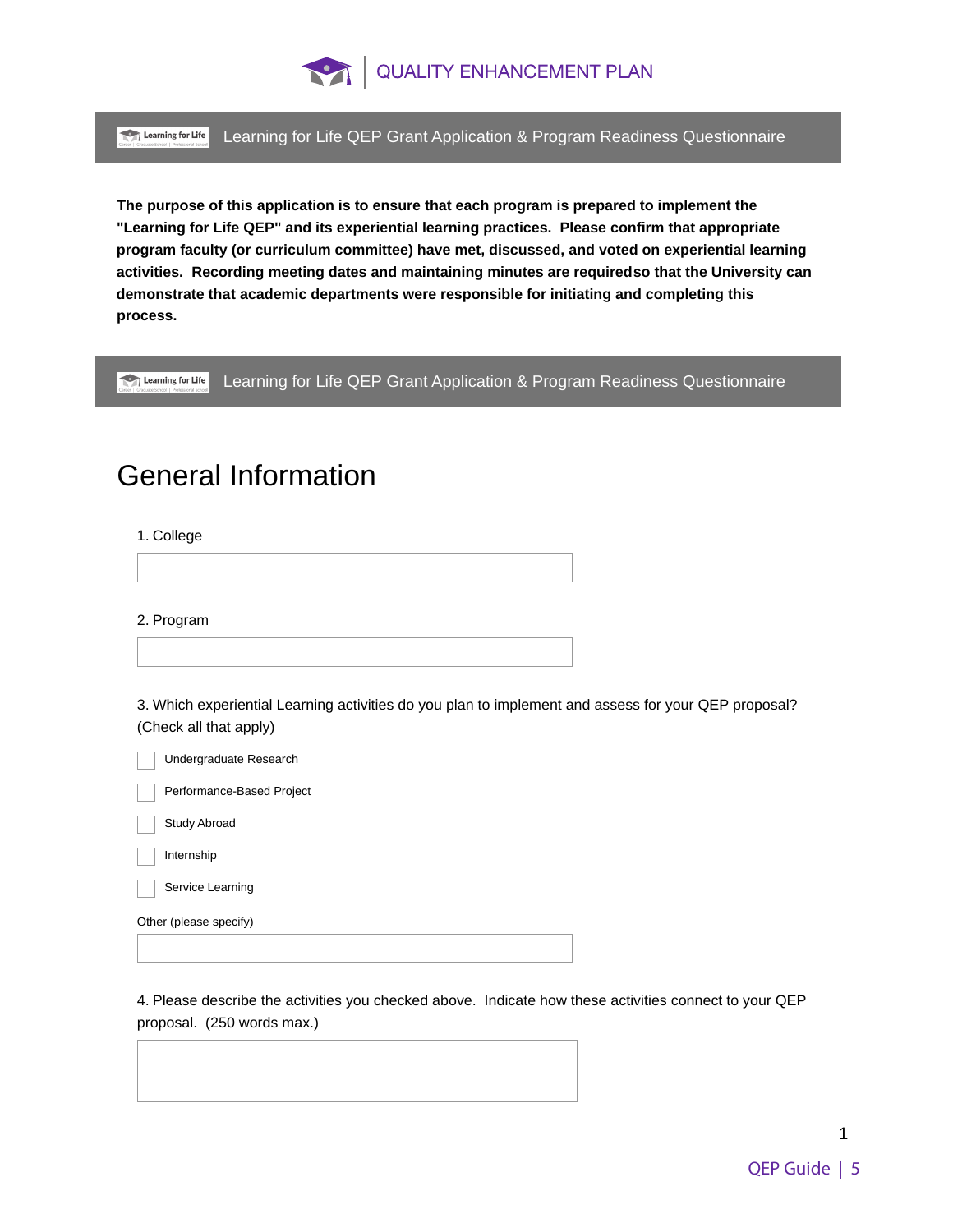

5. Briefly describe how these activities will address QEP Student Learning Outcomes (found on SLO rubrics 1 & 2).

Learning for Life Learning for Life QEP Grant Application & Program Readiness Questionnaire

## Tentative Timeline for Implementing the QEP

6. Please list dates that program faculty have met to discuss the QEP.

7. When did/will program faculty vote to approve this decision?

8. When will this plan be fully implemented?

Learning for Life Learning for Life QEP Grant Application & Program Readiness Questionnaire

## **Please submit minutes of meeting(s) directly to University QEP Director, Bill Brent.**

Learning for Life QEP Grant Application & Program Readiness Questionnaire Learning for Life

## Responsibility for the QEP

Identify the faculty member who will serve as the program's QEP Coordinator. This individual will be responsible for developing a formal proposal for curricular changes that will be reviewed by the QEP implementation Team and the Curriculum Review Council (CRC). Please confirm that this faculty member is aware of the responsibilities associated with this position and has been provided with copies of QEP rubrics and assessment materials (available from the University's QEP Director).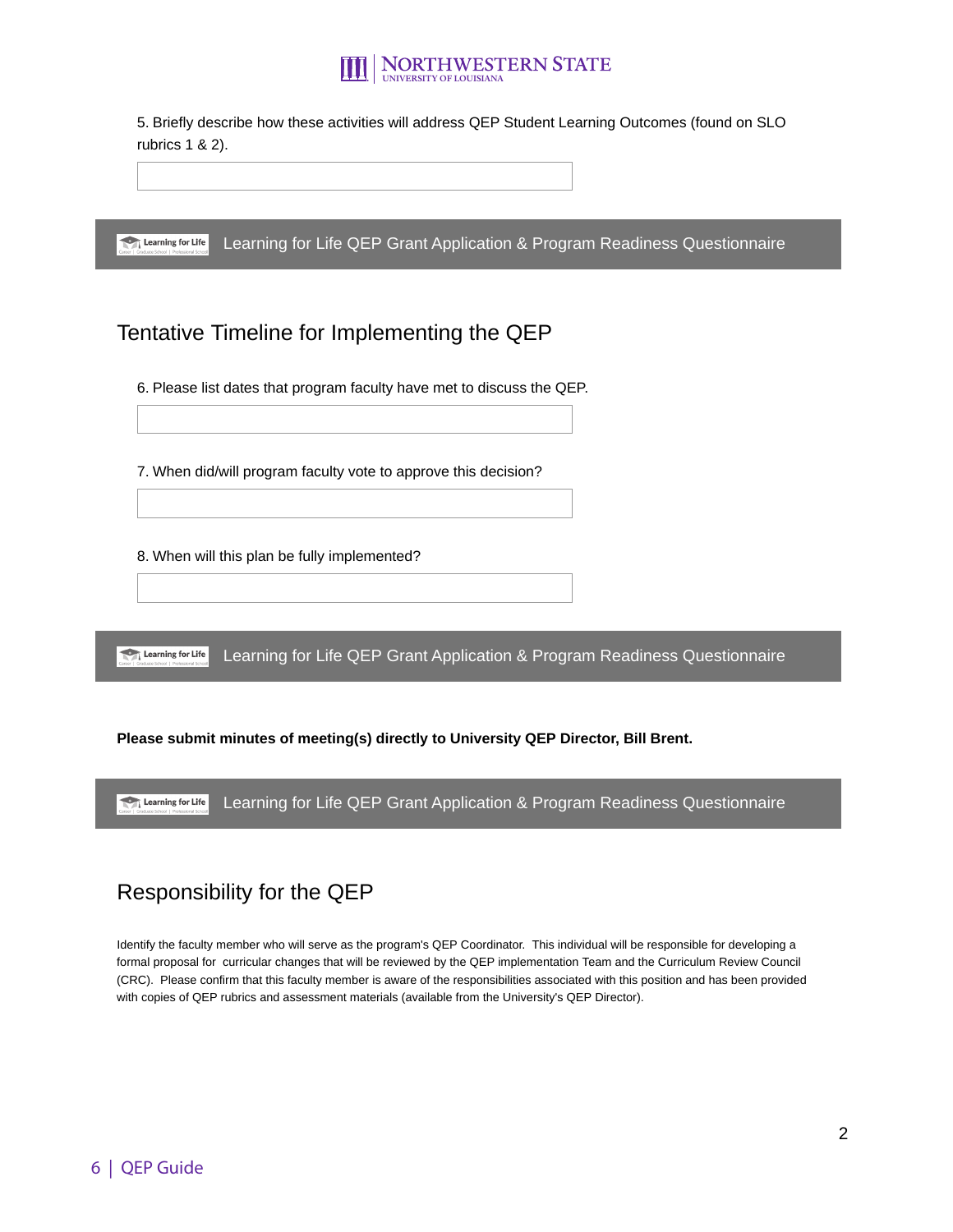

9. Please provide contact information for your QEP Program Coordinator(s).

| <b>Name</b>          |  |
|----------------------|--|
| <b>Title</b>         |  |
| <b>Email Address</b> |  |
| <b>Phone Number</b>  |  |

10. Has program QEP Coordinator been informed of the responsibilities of this position and provided with copies of the QEP rubrics and assessment materials?

| Yes |  |
|-----|--|
| No  |  |

Learning for Life Learning for Life QEP Grant Application & Program Readiness Questionnaire

## QEP Grant and Implementation Budget

Each faculty member serving as QEP Coordinator will receive a grant for one (1) of the following: a course release for one semester **or** an Extra Services Contract for \$2000.00. This grant will be awarded for the Fall semester during which the formal proposal is developed.

11. The program QEP Coordinator has selected the following form of Compensation:

Course Release (for one semester)

Extra Services Contract (\$2000.00)

All departments are eligible for \$1,000 grants in addition to the coordinator funds mentioned above. Provide an estimated budget for the following items not to exceed \$1,000.

12. Please mark all categories that apply.

|  | Supplies |
|--|----------|
|--|----------|

Prof. Development

| - 7<br>×<br>۰,<br>× |
|---------------------|
|---------------------|

Equipment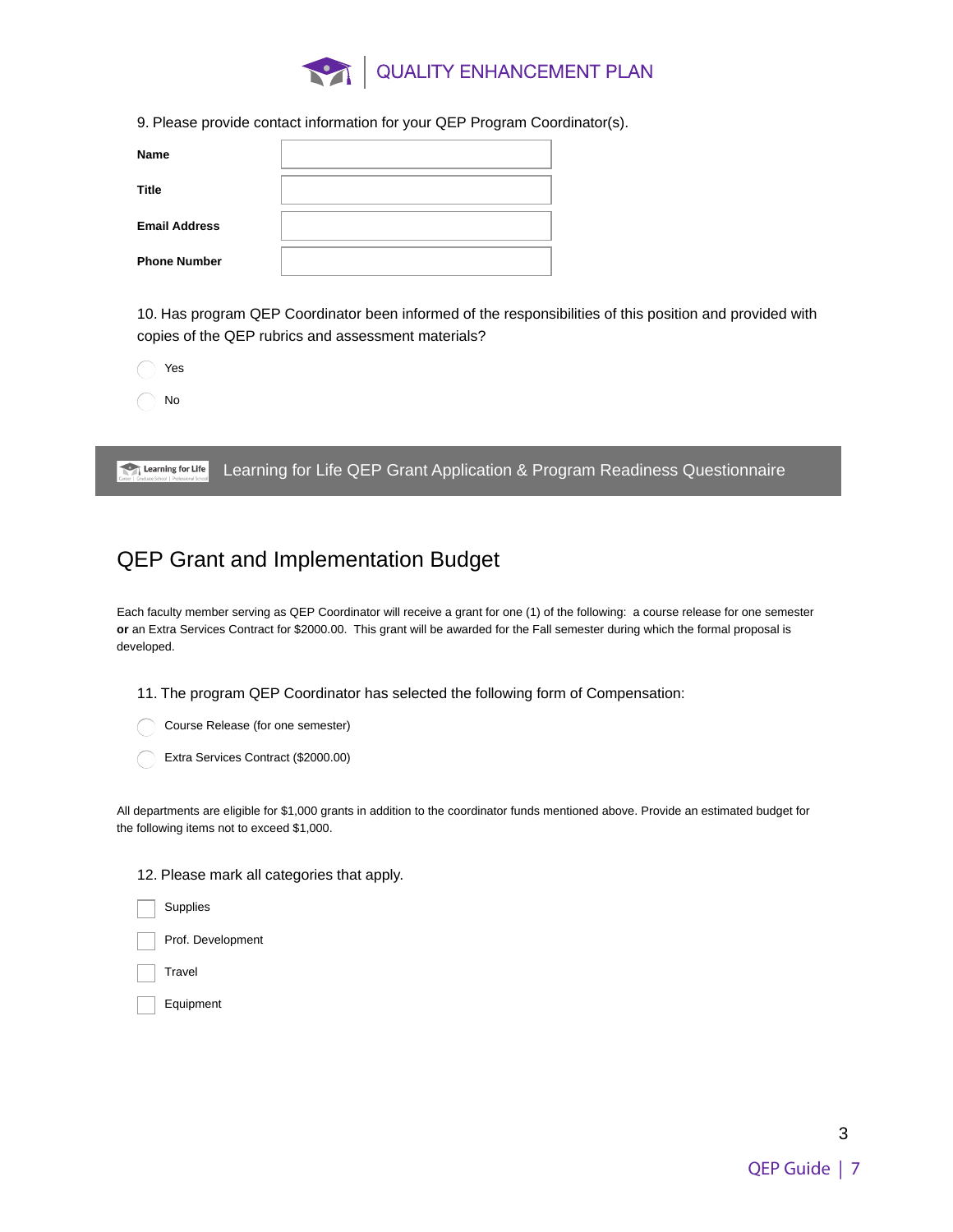

13. Please specify dollar amounts for specific purchases and supplies. Please indicate how purchases will relate to your QEP proposal.

14. Please specify the type of professional development and its connection to your QEP proposal.

15. Please indicate the type of travel (location, mode of transport, and traveler) and cost.

| Indicate cost of lodging           |  |
|------------------------------------|--|
| Indicate cost of<br>transportation |  |
| Indicate cost of meals             |  |
| Indicate cost of registration      |  |
| fees (if for conference)           |  |
| Other                              |  |
| Briefly explain connection         |  |
| of cost to professional            |  |
| development.                       |  |

16. Please specify dollar amount(s) for each type of professional development activity.

| On Campus             |  |
|-----------------------|--|
|                       |  |
| Off Campus            |  |
|                       |  |
| Conference attendance |  |
|                       |  |
| Consultant on campus  |  |
|                       |  |
| Other                 |  |
|                       |  |

17. Please specify dollar amounts for specific equipment purchases related to your QEP proposal. Be sure to indicate the connection of equipment to your proposal.

Learning for Life Learning for Life QEP Grant Application & Program Readiness Questionnaire

Once this survey is completed and submitted, a Learning for Life QEP Grant Application & Program Readiness Questionnaire signature page will be forwarded to you. The signature page should be signed by the individuals listed on the form and routed to QEP Director, Bill Brent.

## 8 | QEP Guide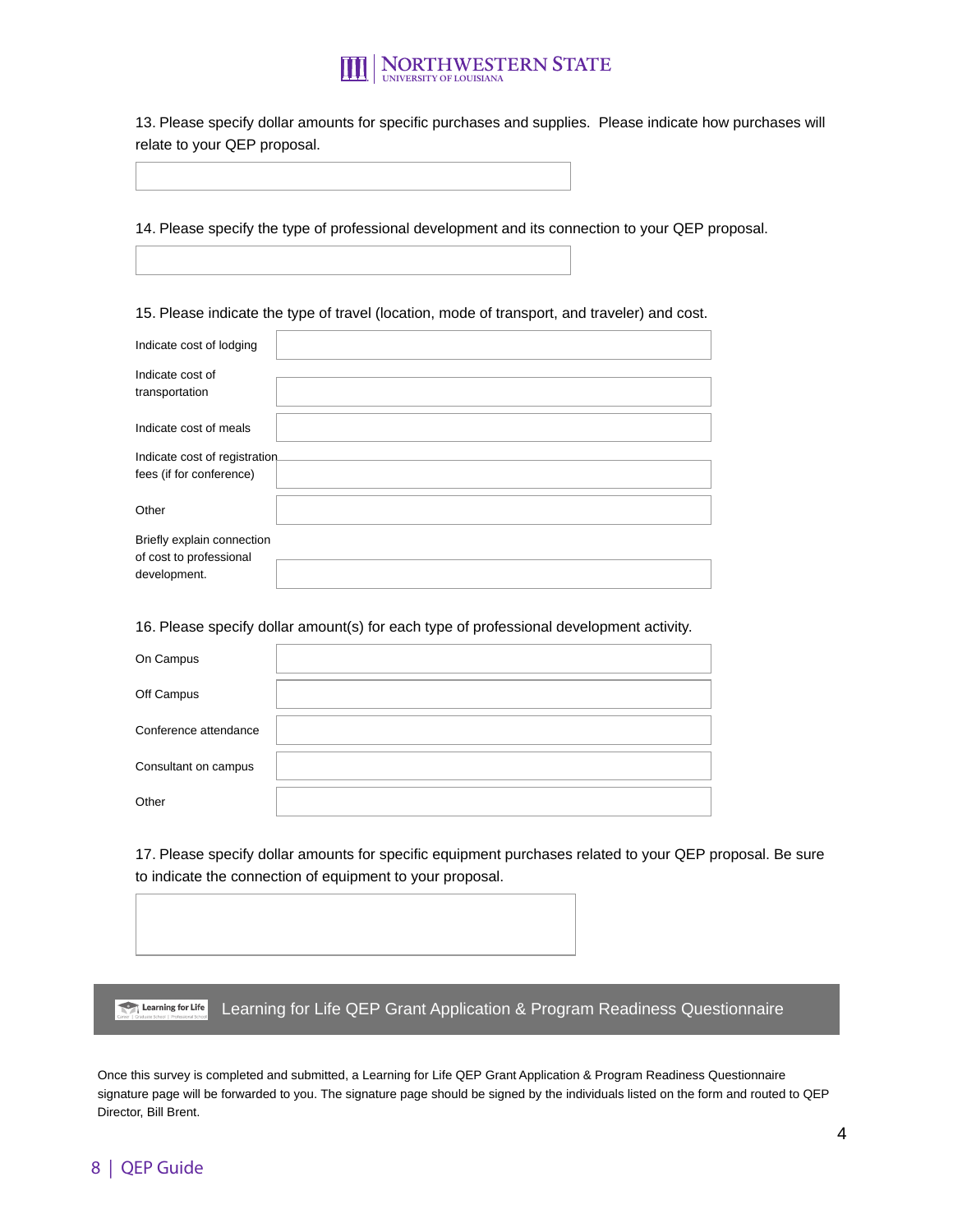

## **RATINGS SHEET FOR QEP GRANTS**

**Program \_\_\_\_\_\_\_\_\_\_\_\_\_\_\_\_\_\_\_\_\_\_\_\_\_\_\_\_\_\_\_\_\_\_\_\_\_\_\_\_\_\_\_\_\_\_\_\_\_\_\_\_\_\_\_\_**

**Coordinator \_\_\_\_\_\_\_\_\_\_\_\_\_\_\_\_\_\_\_\_\_\_\_\_\_\_\_\_\_\_\_\_\_\_\_\_\_\_\_\_\_\_\_\_\_\_\_\_\_\_\_\_\_**

| <b>ELEMENTS</b>                      | $\overline{2}$ | 3 |  |
|--------------------------------------|----------------|---|--|
| Activities identified                |                |   |  |
| SLO addressed                        |                |   |  |
| Implemtentation timeline             |                |   |  |
| Minutes supplied                     |                |   |  |
| Departmental approval                |                |   |  |
| QEP Coordinator information provided |                |   |  |
| Compensation chosen                  |                |   |  |
| Items budgeted accurately            |                |   |  |
| Justification of expenses            |                |   |  |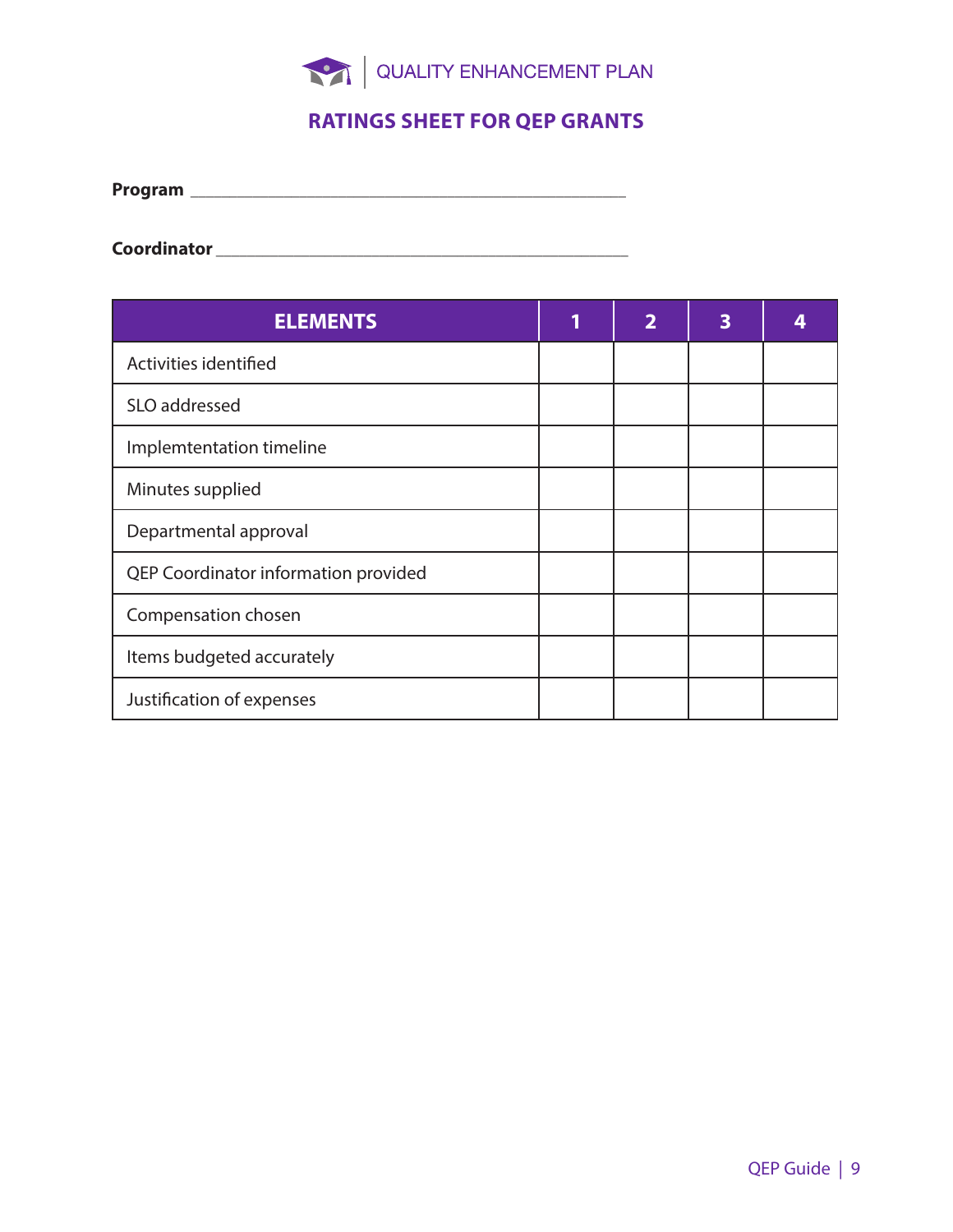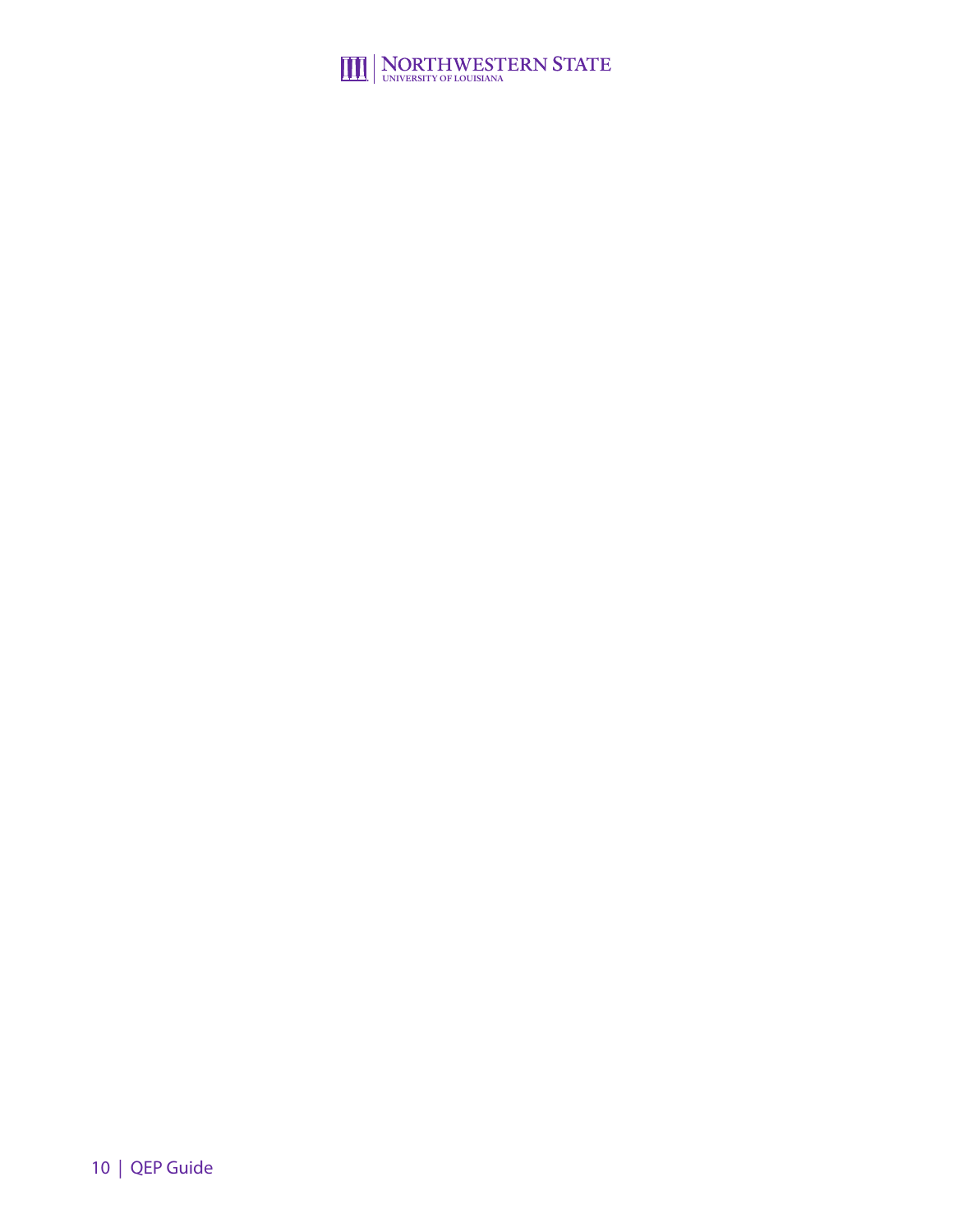

## **PURCHASING GUIDELINES FOR THE QEP GRANT RECIPIENTS**

1. **TRAVEL:** All University and State guidelines must be followed for reimbursement and you may access that information at http://businessaffairs.nsula.edu/assets/banner/Fiscal-PP-User-Guides/V.-Travel/V-1-Request-for-Authorized-Travel-and-Travel-Expense.pdf

You must complete the Banner Document for "Travel Authorization" and submit that form to the Office of Provost/Academic Affairs. After the signatures are obtained, it will be returned to you for your records. Once the travel is completed, you must complete the Banner document for "Travel Expense" and attach all receipts. Keep in mind that you will need to do a separate expense account form for T-Card purchases as well as those made with a personal credit card, etc. Also remember that you must pay for airfare and hotel on a "T-Card" and airfare must be purchased through the state approved travel agent – Shorts Travel. If you do not have one, you should contact Ms. JoAnn Bell in the Travel Office at 357-4496. That information is in the link above.

- 2. Operating Services/Supplies: Since the grant does not exceed \$1000, then the items may be paid for on a University P-Card (if you have one) or on your personal credit card. Reimbursement requests should be placed on the Departmental Direct Payment form file:///C:/Users/William/Downloads/Departmental%20Direct%20Payment%20Request.pdf and submitted to the Office of Provost/Academic Affairs for signatures and then forwarded to Business Affairs. You might find this link helpful: http://businessaffairs.nsula.edu/assets/banner/Fiscal-PP-User-Guides/III.-Purchases/III-10-Departmental-Direct-Payment-Request.pdf
- 3. **Professional Services:** Any request for a professional service (guest speaker, etc.) must be submitted on a Professional Services Contract and include the "Goals/Objectives" form (see attached forms). file:///C:/Users/William/Downloads/22.-PS-Goal-and-Objectives%20(1).pdf

file:///C:/Users/William/Downloads/PS-1.-Banner-Professional-Services-Contract.pdf

4. **COMPUTERS or LAPTOPS or iPads:** Any request for purchasing a "computing" device must be approved by the Office of Information Technology Services (Tracy Brown) prior to purchasing the item. If you have questions about this, please contact ITS at 357-5594.

I'm certain that most of you are familiar with purchasing and travel procedures but I thought this information might be a good reminder and helpful. If you have any questions, please feel free to contact the Purchasing Office (Dale Martin) at 357-4496

Please feel free to contact me with any questions or concerns and, if I don't know the answer, I'll try to assist with finding an answer.

Thank you for your efforts on behalf of the QEP as we move this project forward in an effort to continue to improve our curriculum and academic offerings at Northwestern State University.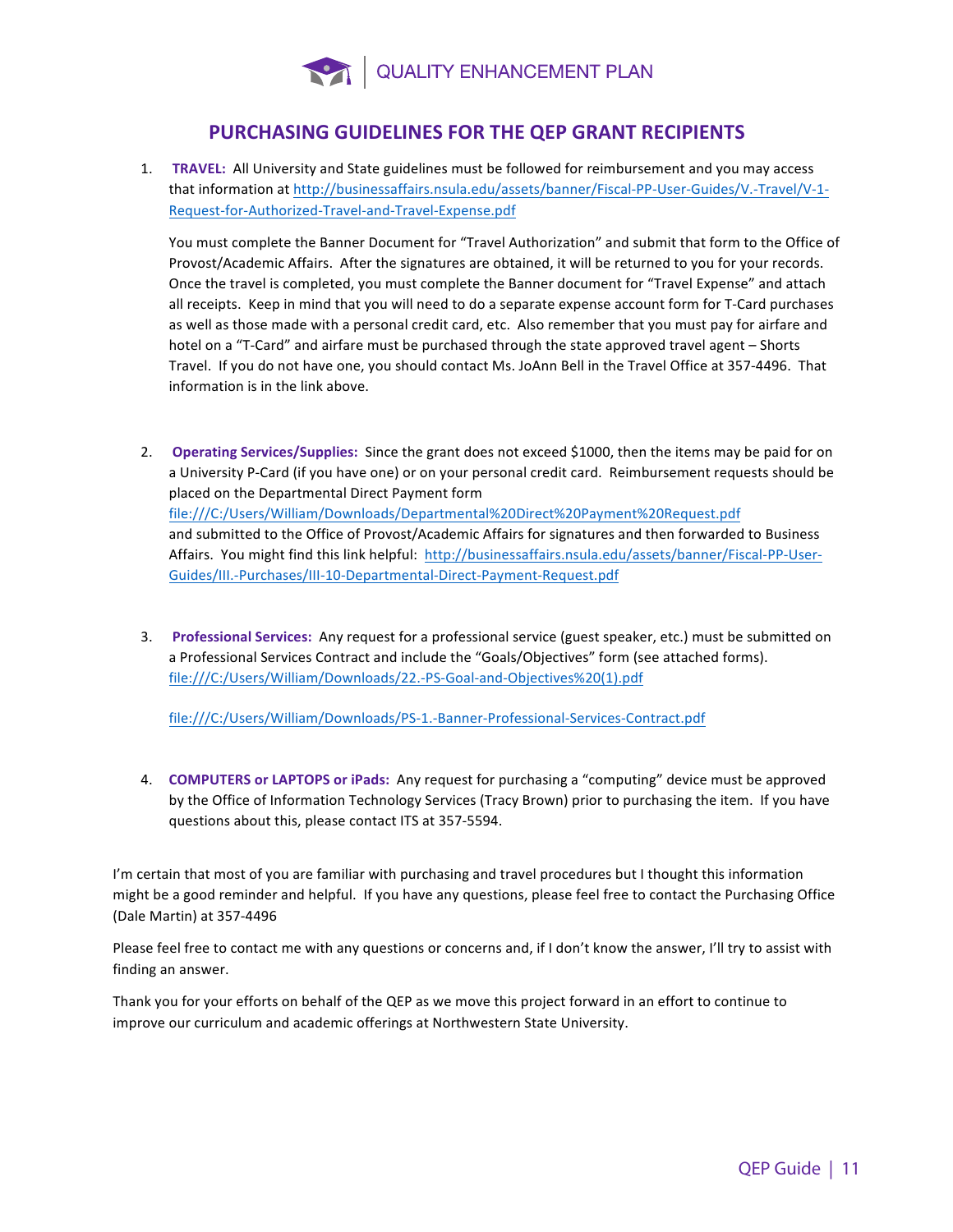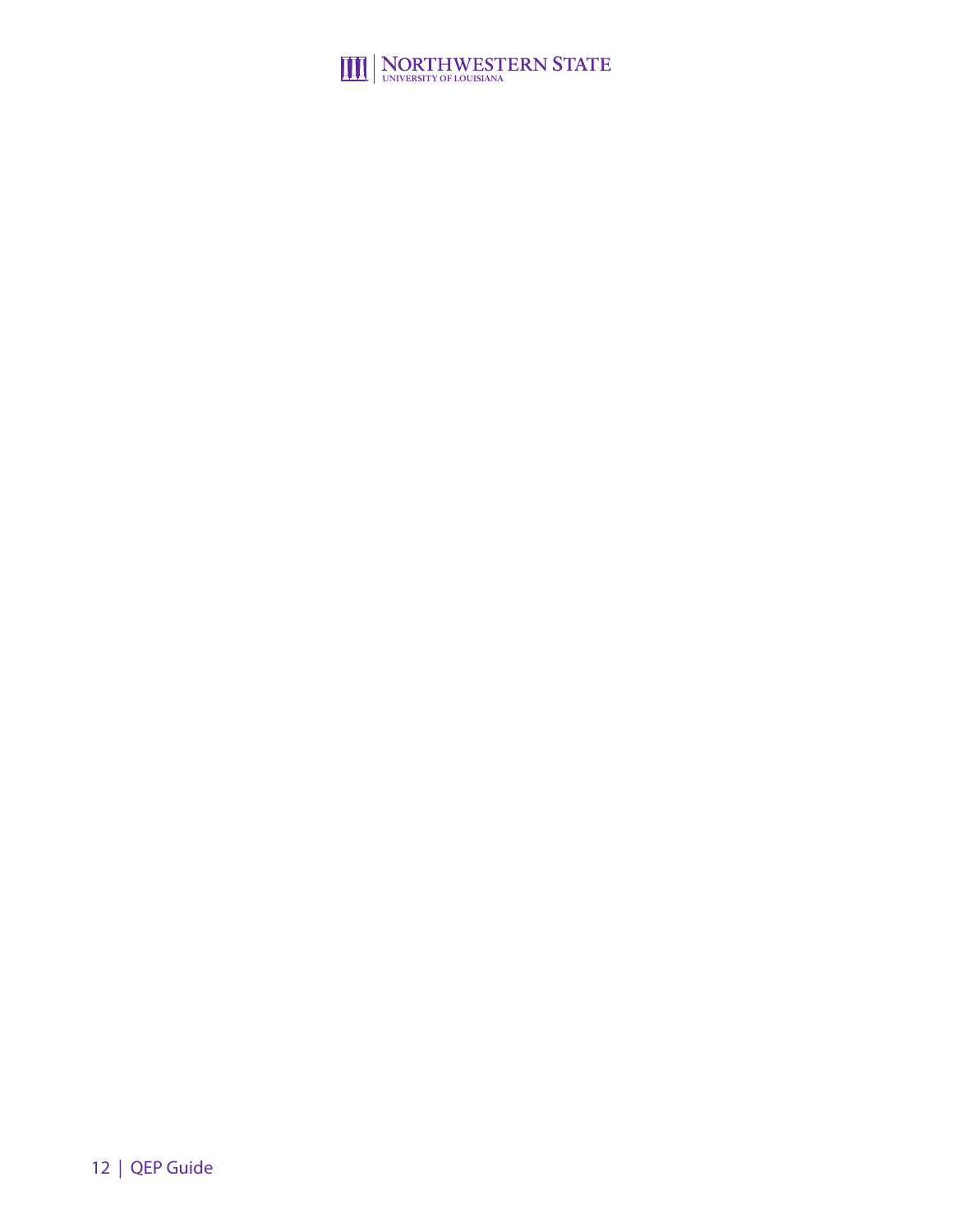

## **Learning for Life QEP Curriculum Revision Proposal**

| Program Name:           |  |
|-------------------------|--|
| <b>QEP Coordinator:</b> |  |
| Date of Submission:     |  |

## **Identify the courses (total of at least 6 hours) associated with your program's implementation of the QEP.**

|                           | Course        | Course Title | Credit | Online or    |
|---------------------------|---------------|--------------|--------|--------------|
|                           | <b>Number</b> |              | Hours  | Face-to-Face |
| Course #1                 |               |              |        |              |
| Course #2 (if applicable) |               |              |        |              |
| Course #3 (if applicable) |               |              |        |              |
| Course #4 (if applicable) |               |              |        |              |

## **Identify** (X) the capstone experiences your program will assess as part of its implementation of the QEP.

| Intornchin | $\sim$ $\sim$ $\sim$ $\sim$ $\sim$ | Project          | Abroad  |
|------------|------------------------------------|------------------|---------|
|            | . . CSCUILII                       | ، ormance-Based+ | : cudvٽ |
|            |                                    |                  |         |

*Please respond to each of the prompts below. The text boxes will enlarge if additional space is needed. With the exception* of the first prompt ("Briefly describe"), each prompt corresponds to one of the Eight Principles of Good *Practice for All Experiential Learning Activities and to one item (numbered 1-8) on the Implementation Rubric (both attached)*.

Briefly describe the curricular or course revisions associated with your program's implementation of the QEP. *Please attach any supporting documentation that you think the Implementation Team may need to complete its* review of your proposal (a sample rubric, syllabus, or assignment description, for example). If curricular or *catalog* revisions are required, please ensure that all paperwork and documentation required by the University's *Curriculum Review Council (CRC) are included.*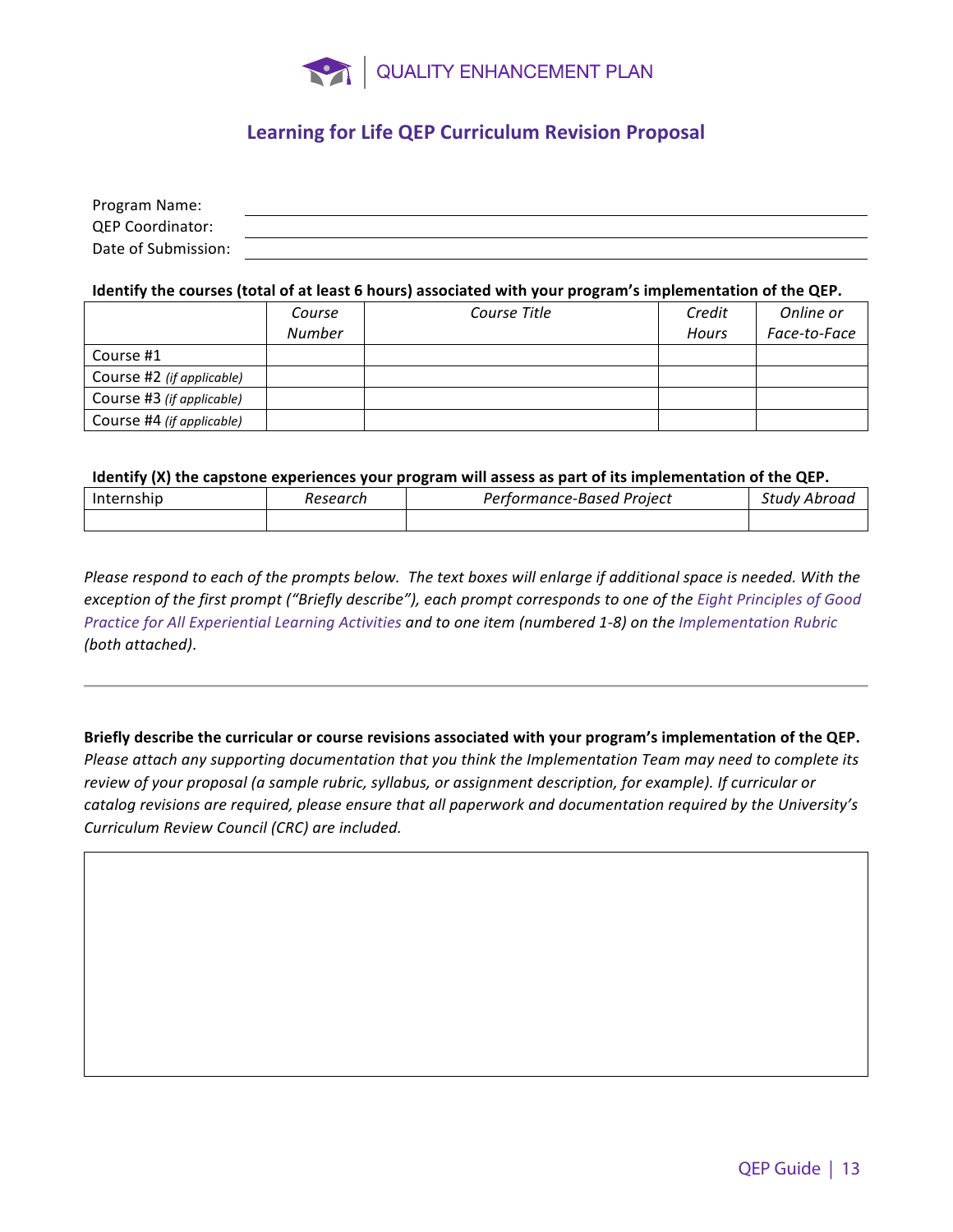

## 1. Does the proposed curriculum include purposeful experiences that enable experience to become knowledge? Explain how proposed learning experiences relate to the knowledge, skills, and dispositions expected of an entry-level professional in your field.

2. Does the proposed curriculum provide a sufficient foundation for experiential activities and a clear plan for progress and completion? What preparatory activities or coursework will your program incorporate to prepare students for capstone experiences? How often will these experiences occur? What preparatory experiences will be *mandatory*?

**3.** Does the proposed curriculum include experiences with real world context? What is the real-world context of your curriculum? How is this context determined? Does it include input from external authorities, including *program advisory councils?*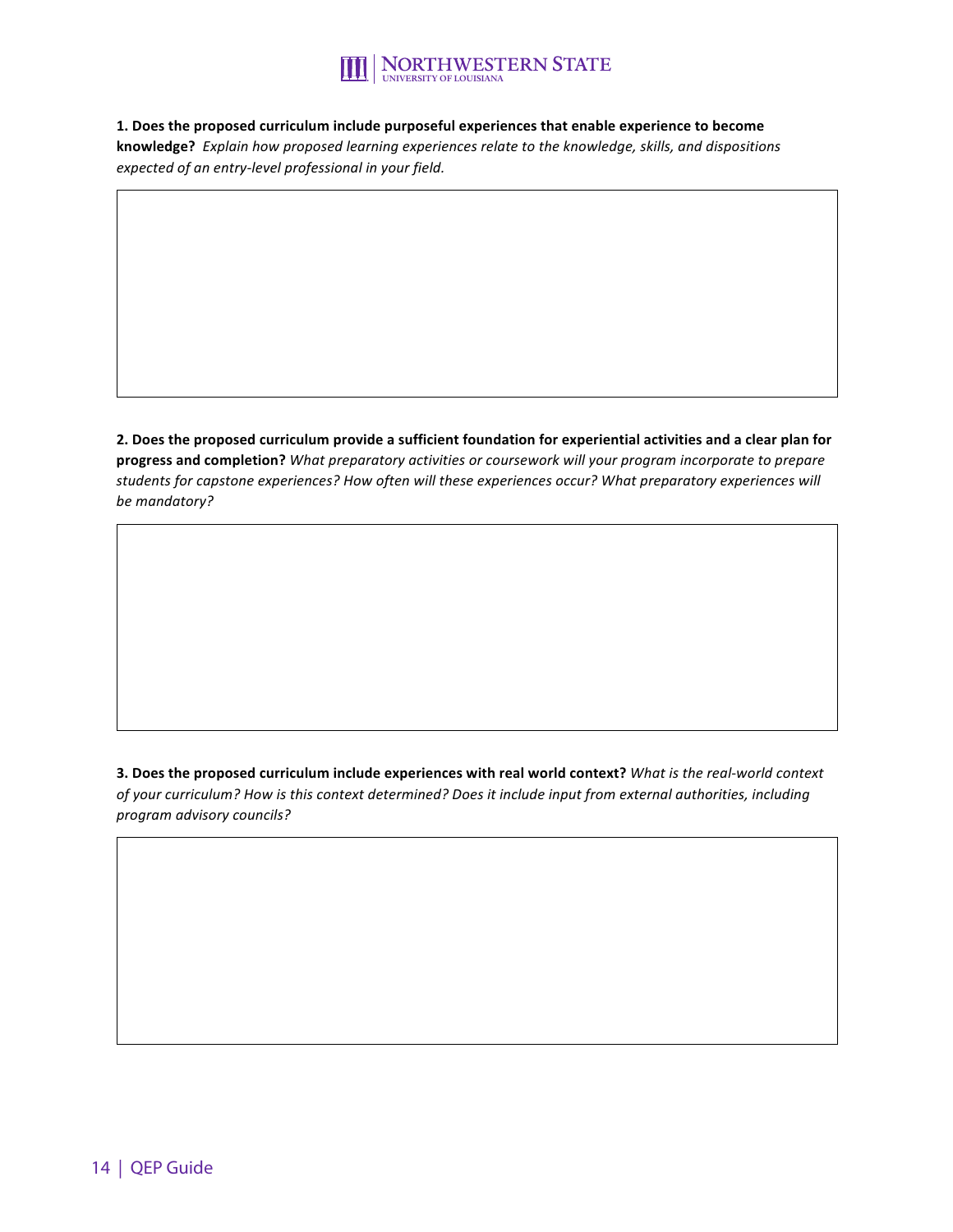

**4. Does the proposed curriculum require learners and instructors to reflect meaningfully upon assumptions,** the learning experience, and outcomes? *How will your program incorporate reflection into its curriculum? How,* specifically, will it address QEP SLO 2?

5. Does the proposed curriculum provide orientation and training for all participating students, faculty, and organizational partners? What specific orientation or training exercises will your program implement as part of *its revised coursework or curriculum? If your curriculum includes the involvement of external actors (e.g. site* supervisors for internships), what orientation or training will you provide for them?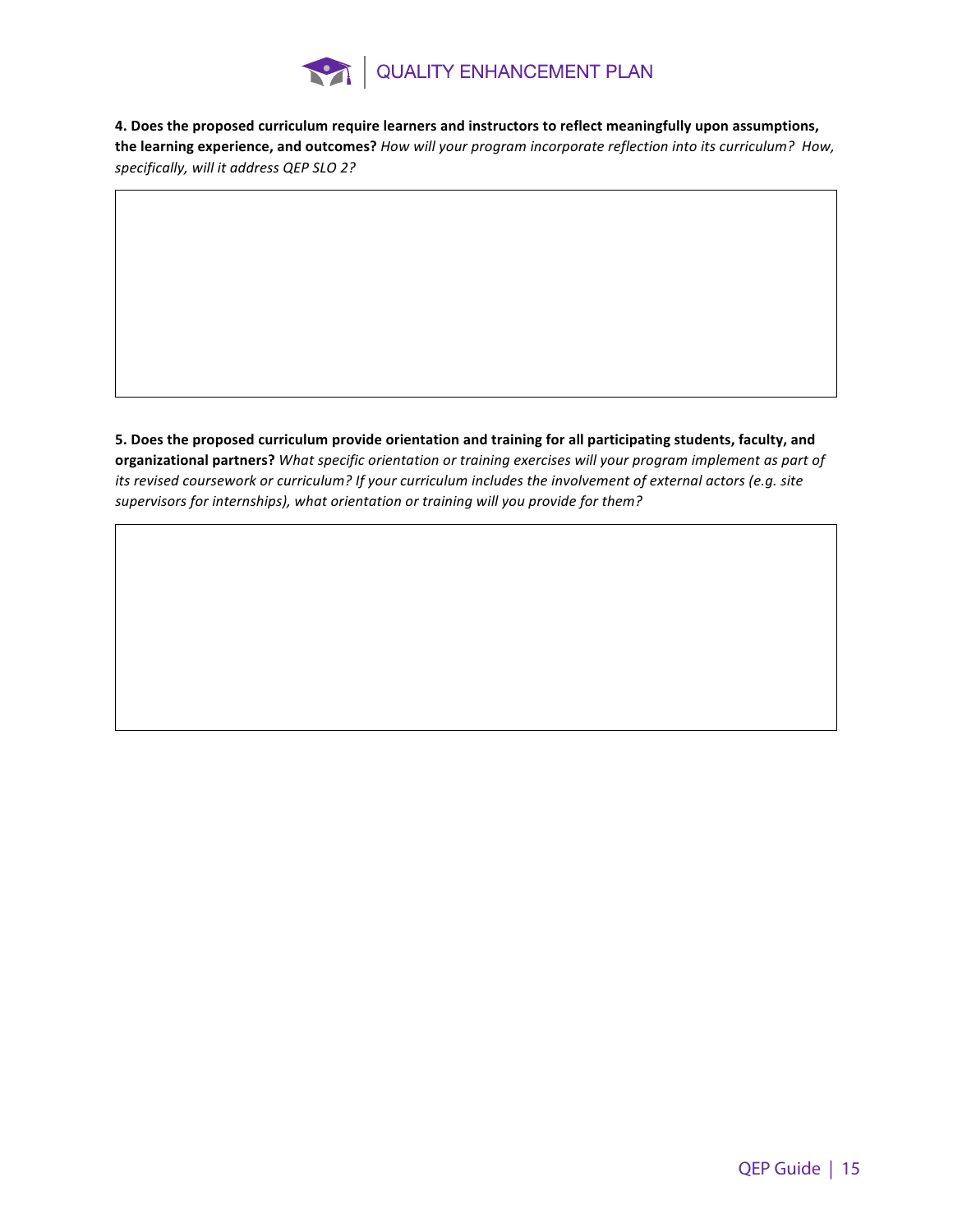

6. Does the proposed curriculum incorporate monitoring and continuous improvement to encourage a rich and affirmative learning experience? How will your program evaluate and address key findings generated through the assessment process? Will particular faculty members or committees play an important role? Will key findings be addressed in department and advisory council meetings? How much flexibility does your proposed *curriculum allow for addressing potential avenues for improvement?*

**7.** Does the proposed curriculum incorporate data-driven assessment and evaluation processes? *Explain how these processes will be organized and maintained.*

8. How does your program ensure proper acknowledgment of the accomplishments of students, faculty, and other participants? How will you acknowledge the accomplishments of capstone participants? Be as specific as *possible so that good ideas can be shared!*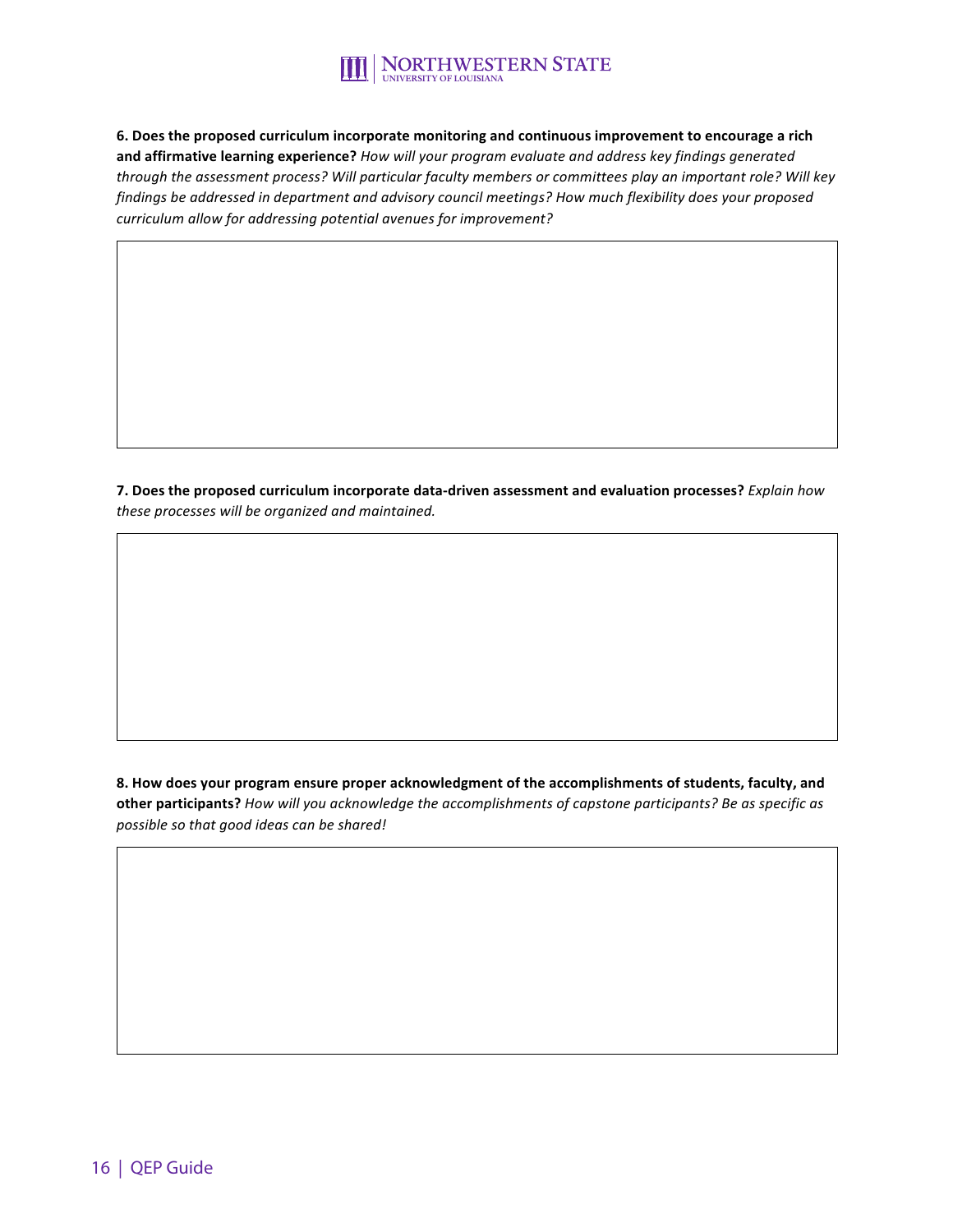With the Eight Principles of Good Practice for All Experiential Learning Activities (NSEE) *With the Eight Principles of Good Practice for All Experiential Learning Activities (NSEE)* Curriculum Rubric for Learning for Life QEP Proposals **Curriculum Rubric for** *Learning for Life* **QEP Proposals**

| Benchmark                                                                                                                      | Advanced<br><u>र्व</u>                                                                                                                                                                                 | Mastery<br>$\widehat{\mathbf{e}}$                                                                                                                                      | <b>Basic</b><br>$\overline{c}$                                                                                                                           | Developing<br>$\Xi$                                                                                                     |
|--------------------------------------------------------------------------------------------------------------------------------|--------------------------------------------------------------------------------------------------------------------------------------------------------------------------------------------------------|------------------------------------------------------------------------------------------------------------------------------------------------------------------------|----------------------------------------------------------------------------------------------------------------------------------------------------------|-------------------------------------------------------------------------------------------------------------------------|
| The proposed curriculum<br>experiences that enable<br>experience to become<br>1. Includes purposeful<br>knowledge.             | Defines the relationship between<br>learning activity<br>dispositions needed for entry-<br>and the knowledge, skills, and<br>careers and<br>level professional<br>each experiential<br>graduate study. | Clearly addresses the purpose of<br>experiential learning activities in<br>relation to field of study, entry-<br>level professional careers, or<br>graduate education. | Incorporates experiential learning<br>relevant to the field of study but<br>activities that are apparently<br>provides little supporting<br>explanation. | Incorporates experiential learning<br>activities that are not apparently<br>relevant to the field of study.             |
| 2. Provides a sufficient foundation<br>for experiential activities and a<br>clear plan for progress and<br>completion.         | completing the<br>Includes mandatory and ongoing<br>ts are prepared<br>preparatory experiences that<br>ensure participant<br>for and capable of<br>program.                                            | Includes mandatory preparatory<br>predictable, and accessible to all<br>experiences that are regular,<br>program students.                                             | Includes preparatory experiences<br>that are optional or irregularly<br>delivered                                                                        | Includes no relevant preparatory<br>or professional development<br>experiences.                                         |
| 3. Includes experiences with real<br>world context.                                                                            | Defines real world application of<br>experiences and incorporates<br>input from program advisory<br>council or relevant external<br>authorities.                                                       | Defines real world application or<br>usefulness for all experiential<br>activities.                                                                                    | Includes experiences that appear<br>to be useful in a real world<br>context but provides little<br>supporting explanation.                               | association to an applied setting.<br>apparent real world context or<br>Includes experiences with no                    |
| instructors to reflect meaningfully<br>upon assumptions, the learning<br>experience, and outcomes.<br>4. Requires learners and | the experience.<br>reflection prior to, during, and at<br>and program<br>faculty to engage in ongoing<br>Requires learners<br>the conclusion of                                                        | Requires ongoing reflection that<br>outcomes, and recognizing the<br>engages learners in identifying<br>mplications of an experience.<br>expectations, weighing        | conclusion of the experience.<br>reflection, but only at the<br>Incorporates meaningful                                                                  | reflection as part of the learning<br>Requires no meaningful<br>experience.                                             |
| training for all participating<br>5. Provides orientation and<br>organizational partners.<br>students, faculty, and            | orientation and training exercises<br>Includes mandatory and ongoing<br>for all participating students,<br>faculty, and organizational<br>partners.                                                    | training for participating students<br>programming and ongoing<br>Incorporates orientation<br>and faculty.                                                             | program, session, or class for<br>Includes a brief orientation<br>participating students.                                                                | Includes no orientation or<br>training components for<br>participating parties.                                         |
| encourage a rich and affirmative<br>6. Incorporates monitoring and<br>continuous improvement to<br>learning experience.        | monitoring as part of a feedback<br>loop to improve the learning<br>Is flexible and incorporates<br>experience.                                                                                        | feedback by students, faculty,<br>and organizational partners.<br>Includes opportunities for                                                                           | feedback, but only by students<br>Includes opportunities for<br>and faculty.                                                                             | Is inflexible or offers no apparent<br>opportunity for feedback by<br>organizational partners.<br>students, faculty, or |



QEP Guide | 17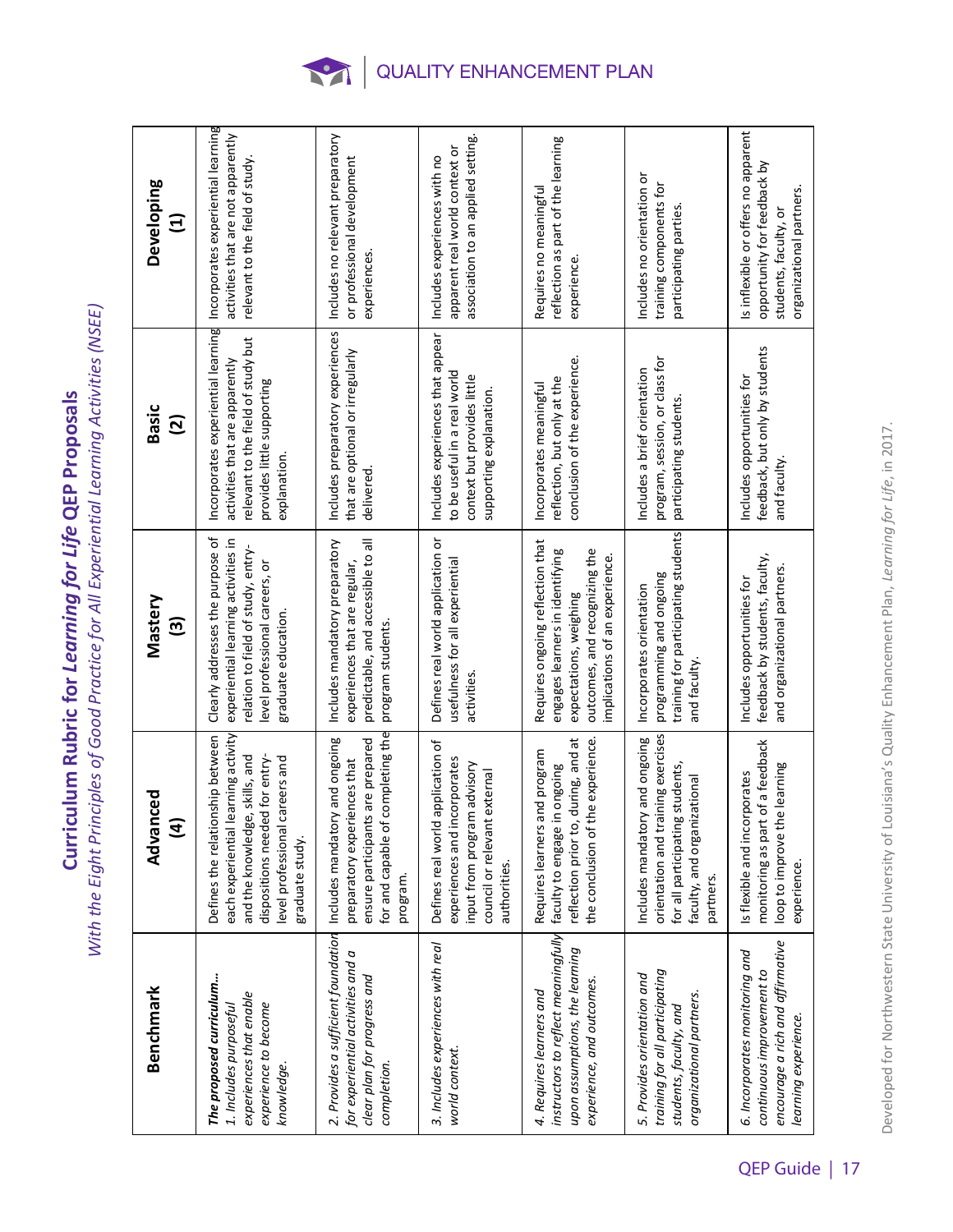| n Rubric for <i>Learning for Life</i> QEP Prope | <b>UU U V V</b><br>こうりょうしょう<br>$\frac{1}{2}$<br>٢<br>With the Eight Principles of Good Practice for All Experiential Learning |
|-------------------------------------------------|-------------------------------------------------------------------------------------------------------------------------------|
|                                                 |                                                                                                                               |
|                                                 |                                                                                                                               |

| 7. Incorporates data-driven<br>assessment and evaluation<br>processes.                                                                                         | evaluate, develop, and refine the   processes, but only for the<br>Incorporates systematic data<br>collection and assessment to<br>learning experience and its<br>intended outcomes. | purpose of reporting results.<br>Incorporates systematic                                                          | documentation of outcomes and   documentation of outcomes and   or evaluation processes.<br>Incorporates irregular<br>processes. | Includes no apparent assessment                                                       |
|----------------------------------------------------------------------------------------------------------------------------------------------------------------|--------------------------------------------------------------------------------------------------------------------------------------------------------------------------------------|-------------------------------------------------------------------------------------------------------------------|----------------------------------------------------------------------------------------------------------------------------------|---------------------------------------------------------------------------------------|
| faculty, and other participants.<br>accomplishments of students,<br>acknowledgment of the<br>8. Ensures proper                                                 | organizational, and community<br>Provides an opportunity to<br>celebrate the individual,<br>impact of the learning<br>experience.                                                    | recognition of participation by<br>Provides for the ongoing<br>organizational partners.<br>students, faculty, and | student accomplishments at the<br>Provides for the recognition of<br>conclusion of the experience.                               | Includes no apparent process for<br>acknowledging participation or<br>accomplishment. |
| *Adapted from the "Eight Principles of Good Practice for All Experiential Learning Activities." National Society for Experiential Education, accessed 30 April |                                                                                                                                                                                      |                                                                                                                   |                                                                                                                                  |                                                                                       |

\*Adapted from the "Eight Principles of Good Practice for All Experiential Learning Activities," National Society for Experiential Education, accessed 30 April 5. ە 2017, http://www.nsee.org/8-principles. 2017, http://www.nsee.org/8-principles. $\frac{1}{2}$ ייפֿ<br>בי  $\frac{1}{2}$ 공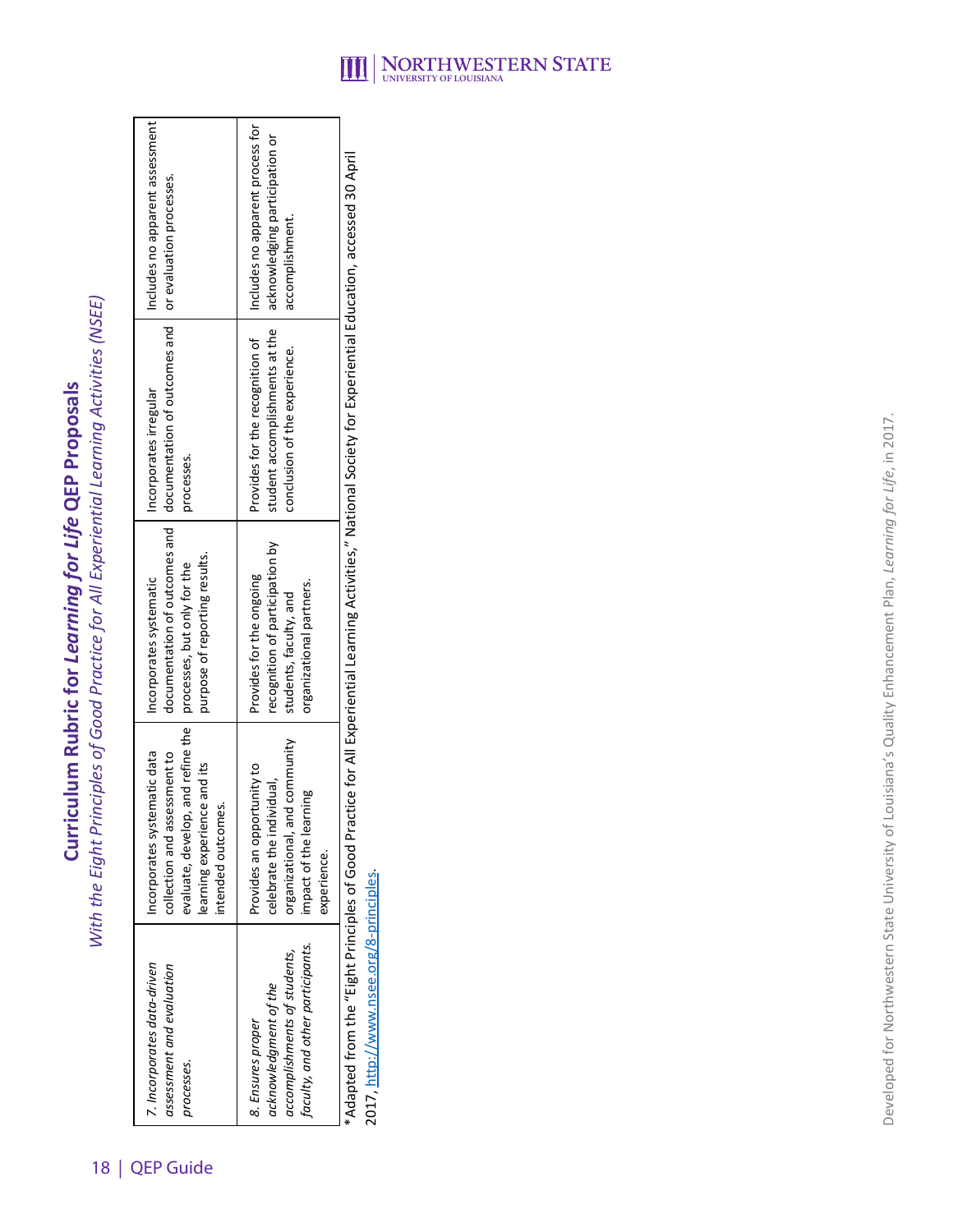## With the Eight Principles of Good Practice for All Experiential Learning Activities (NSEE) *With the Eight Principles of Good Practice for All Experiential Learning Activities (NSEE)* Curriculum Rubric for Learning for Life QEP Proposals **Curriculum Rubric for** *Learning for Life* **QEP Proposals**

# Eight Principles of Good Practice for All Experiential Learning Activities **Eight Principles of Good Practice for All Experiential Learning Activities**

knowledge that will be demonstrated, applied or result from it. Intention represents the purposefulness that enables experience to become knowledge that will be demonstrated, applied or result from it. Intention represents the purposefulness that enables experience to become Intention: All parties must be clear from the outset why experience is the chosen approach to the learning that is to take place and to the **Intention**: All parties must be clear from the outset why experience is the chosen approach to the learning that is to take place and to the knowledge and, as such, is deeper than the goals, objectives, and activities that define the experience. knowledge and, as such, is deeper than the goals, objectives, and activities that define the experience.

objectives and activities are defined. The resulting plan should include those intentions and be referred to on a regular basis by all parties. At the objectives and activities are defined. The resulting plan should include those intentions and be referred to on a regular basis by all parties. At the experience. They must also focus from the earliest stages of the experience/program on the identified intentions, adhering to them as goals, experience. They must also focus from the earliest stages of the experience/program on the identified intentions, adhering to them as goals, **Preparedness and Planning**: Participants must ensure that they enter the experience with sufficient foundation to support a successful Preparedness and Planning: Participants must ensure that they enter the experience with sufficient foundation to support a successful same time, it should be flexible enough to allow for adaptations as the experience unfolds. same time, it should be flexible enough to allow for adaptations as the experience unfolds.

**Authenticity**: The experience must have a real world context and/or be useful and meaningful in reference to an applied setting or situation. Authenticity: The experience must have a real world context and/or be useful and meaningful in reference to an applied setting or situation. This means that is should be designed in concert with those who will be affected by or use it, or in response to a real situation This means that is should be designed in concert with those who will be affected by or use it, or in response to a real situation.

against past learning and future implications. This reflective process is integral to all phases of experiential learning, from identifying intention internalized the learner must test assumptions and hypotheses about the outcomes of decisions and actions taken, then weigh the outcomes against past learning and future implications. This reflective process is integral to all phases of experiential learning, from identifying intention internalized the learner must test assumptions and hypotheses about the outcomes of decisions and actions taken, then weigh the outcomes and choosing the experience, to considering preconceptions and observing how they change as the experience unfolds. Reflection is also an and choosing the experience, to considering preconceptions and observing how they change as the experience unfolds. Reflection is also an **Reflection**: Reflection is the element that transforms simple experience to a learning experience. For knowledge to be discovered and Reflection: Reflection is the element that transforms simple experience to a learning experience. For knowledge to be discovered and essential tool for adjusting the experience and measuring outcomes. essential tool for adjusting the experience and measuring outcomes.

context and environment in which the experience will operate. Once that baseline of knowledge is addressed, ongoing structured development context and environment in which the experience will operate. Once that baseline of knowledge is addressed, ongoing structured development involved organizational partners, it is essential that they be prepared with important background information about each other and about the involved organizational partners, it is essential that they be prepared with important background information about each other and about the **Orientation and Training:** For the full value of the experience to be accessible to both the learner and the learning facilitator(s), and to any **Orientation and Training:** For the full value of the experience to be accessible to both the learner and the learning facilitator(s), and to any opportunities should also be included to expand the learner's appreciation of the context and skill requirements of her/his work. opportunities should also be included to expand the learner's appreciation of the context and skill requirements of her/his work.

**Monitoring and Continuous Improvement**: Any learning activity will be dynamic and changing, and the parties involved all bear responsibility for that there be a feedback loop related to learning intentions and quality objectives and that the structure of the experience be sufficiently flexible that there be a feedback loop related to learning intentions and quality objectives and that the structure of the experience be sufficiently flexible Monitoring and Continuous Improvement: Any learning activity will be dynamic and changing, and the parties involved all bear responsibility for ensuring that the experience, as it is in process, continues to provide the richest learning possible, while affirming the learner. It is important ensuring that the experience, as it is in process, continues to provide the richest learning possible, while affirming the learner. It is important to permit change in response to what that feedback suggests. While reflection provides input for new hypotheses and knowledge based in to permit change in response to what that feedback suggests. While reflection provides input for new hypotheses and knowledge based in documented experience, other strategies for observing progress against intentions and objectives should also be in place. Monitoring and documented experience, other strategies for observing progress against intentions and objectives should also be in place. Monitoring and continuous improvement represent the formative evaluation tools. continuous improvement represent the formative evaluation tools.

outcomes. Assessment is a means to develop and refine the specific learning goals and quality objectives identified during the planning stages of outcomes. Assessment is a means to develop and refine the specific learning goals and quality objectives identified during the planning stages of **Assessment and Evaluation**: Outcomes and processes should be systematically documented with regard to initial intentions and quality Assessment and Evaluation: Outcomes and processes should be systematically documented with regard to initial intentions and quality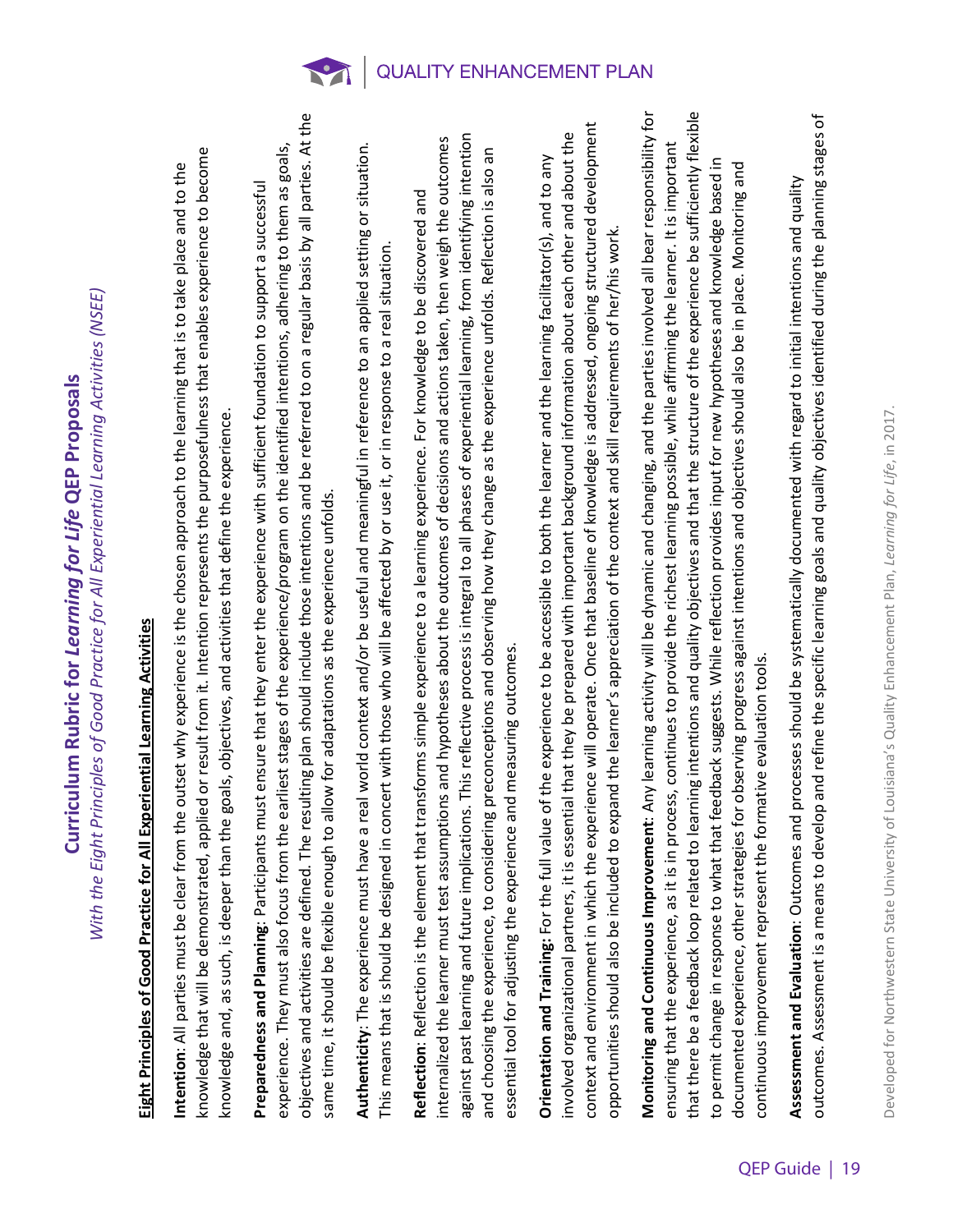With the Eight Principles of Good Practice for All Experiential Learning Activities (NSEE) *With the Eight Principles of Good Practice for All Experiential Learning Activities (NSEE)* Curriculum Rubric for Learning for Life QEP Proposals **Curriculum Rubric for** *Learning for Life* **QEP Proposals**

the experience, while evaluation provides comprehensive data about the experiential process as a whole and whether it has met the intentions the experience, while evaluation provides comprehensive data about the experiential process as a whole and whether it has met the intentions which suggested it. which suggested it.

progress and accomplishment. Culminating documentation and celebration of learning and impact help provide closure and sustainability to the progress and accomplishment. Culminating documentation and celebration of learning and impact help provide closure and sustainability to the Acknowledgment: Recognition of learning and impact occur throughout the experience by way of the reflective and monitoring processes and **Acknowledgment**: Recognition of learning and impact occur throughout the experience by way of the reflective and monitoring processes and through reporting, documentation and sharing of accomplishments. All parties to the experience should be included in the recognition of through reporting, documentation and sharing of accomplishments. All parties to the experience should be included in the recognition of experience. experience.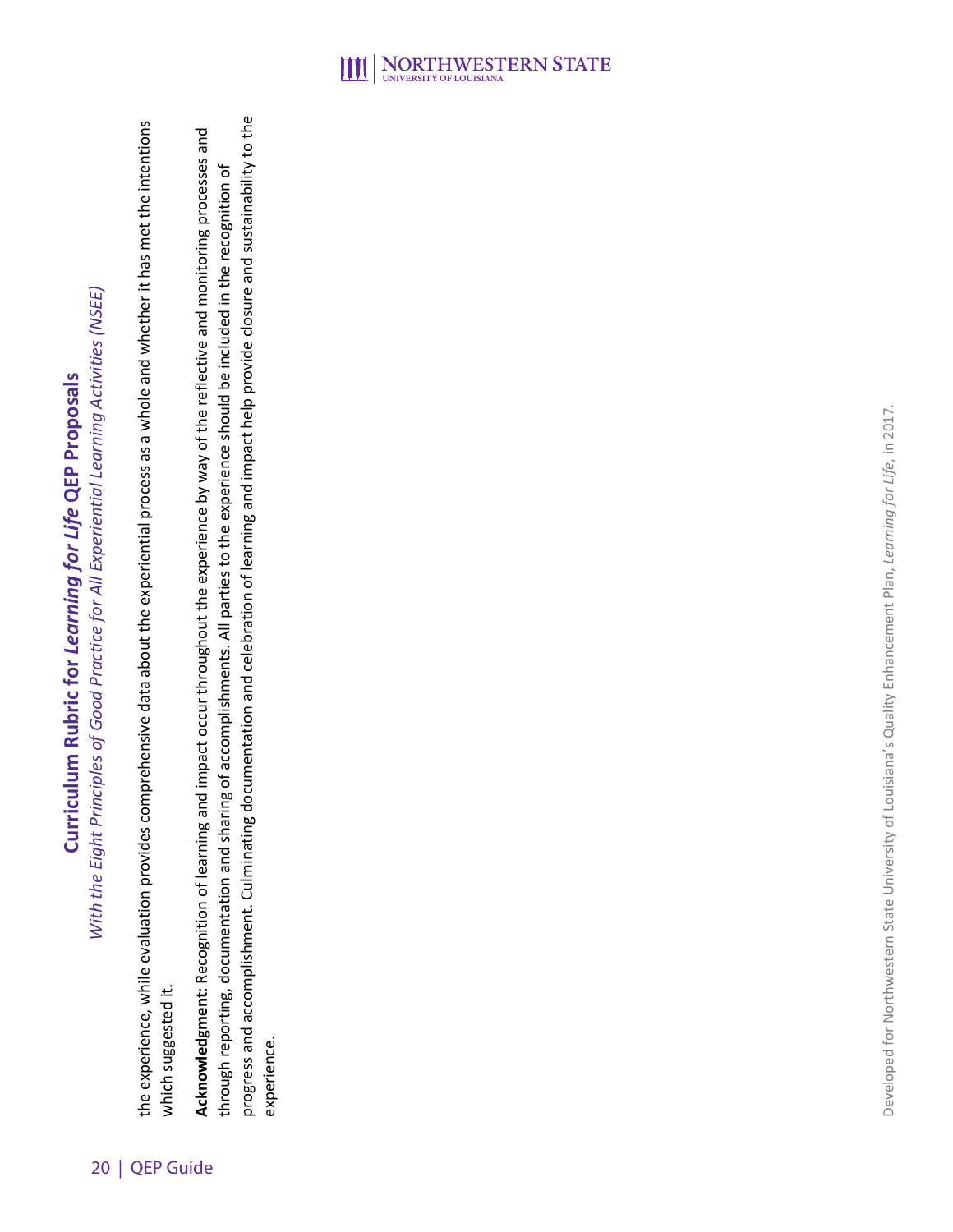

## **STUDENT LEARNING OUTCOME 1**

**SLO 1**: During the capstone experiential learning course(s), students will demonstrate the knowledge, skills, and dispositions expected of entry-level professionals in their disciplines.

| <b>Benchmark</b>                                                                                                                     | <b>Advanced</b>                                                                                                                                                                                                                                                                  | <b>Mastery</b>                                                                                                                          | <b>Basic</b>                                                                                                                                            | <b>Developing</b>                                                                                                              |
|--------------------------------------------------------------------------------------------------------------------------------------|----------------------------------------------------------------------------------------------------------------------------------------------------------------------------------------------------------------------------------------------------------------------------------|-----------------------------------------------------------------------------------------------------------------------------------------|---------------------------------------------------------------------------------------------------------------------------------------------------------|--------------------------------------------------------------------------------------------------------------------------------|
|                                                                                                                                      | (4)                                                                                                                                                                                                                                                                              | (3)                                                                                                                                     | (2)                                                                                                                                                     | (1)                                                                                                                            |
| Students will<br>Correlate prior life<br>experiences with<br>academic knowledge<br>and experiences.<br>Principle 2                   | Synthesizes connections<br>between previous experiences<br>and current area of study,<br>demonstrating an in depth<br>understanding which broadens<br>the student's point of view.                                                                                               | Selects a variety of<br>pertinent, personal<br>life experiences to<br>expand one's<br>knowledge of the<br>concepts in area of<br>study. | Compares academic<br>knowledge and past<br>experiences to identify<br>similarities and<br>differences, and<br>insights new to the<br>student.           | Identifies similarities<br>of life experiences<br>and academic<br>knowledge and know<br>they relate to<br>student's interests. |
| Connect concepts<br>through an<br>interdisciplinary<br>perspective.<br>Principle 1                                                   | Critiques or synthesizes<br>relationships between<br>knowledge and values from the<br>perspective of two or more<br>disciplines.                                                                                                                                                 | Connects and<br>examines ideals,<br>theories, tenets, or<br>concepts from the<br>perspective of two or<br>more disciplines.             | Connect facts and<br>basic concepts from<br>the perspective of two<br>or more disciplines<br>(when prompted).                                           | Presents facts and<br>basic concepts from<br>the perspective of<br>two or more<br>disciplines (when<br>prompted).              |
| Adapt and implement<br>previously learned<br>knowledge and skills<br>to new contexts,<br>situations, or<br>scenarios.<br>Principle 6 | Adapts previously learned skills,<br>theories, values, and/or<br>knowledge in the<br>implementation of solving<br>difficult or complex problems.                                                                                                                                 | Adapts previously<br>learned skills and<br>knowledge in order to<br>solve problems or<br>prevent new<br>problems.                       | Applies skills &<br>knowledge learned<br>from two or more<br>previous experiences<br>to a new situation.                                                | Applies previously<br>learned skills &<br>knowledge to a new<br>situation.                                                     |
| Communicate<br>effectively.<br>Principles 2 & 6                                                                                      | Consistently communicates<br>(methods may vary) efficiently<br>and effectively, resulting in<br>enhanced understanding of<br>content.                                                                                                                                            | Consistently<br>communicates<br>(methods may vary)<br>efficiently and<br>effectively.                                                   | Communicates<br>(methods may vary)<br>effectively utilizing<br>basic skills.                                                                            | Communicates<br>(methods may vary)<br>utilizing basic skills<br>inconsistently.                                                |
| Expand sense of<br>future self through<br>reflection on<br>participation in<br>experiential learning<br>processes.<br>Principle 4    | After reflecting on experiential<br>learning experiences, examines<br>future self and develops action<br>plan to reach this goal.                                                                                                                                                | Examines changes in<br>self in relation to<br>experiential learning<br>and potential for<br>growth in different<br>areas                | Communicates one's<br>strengths and<br>weaknesses in several<br>areas/contexts (i.e.<br>Skills: knowledge;<br>skills: application;<br>skills: valuing). | Describes one's<br>strengths and<br>weaknesses.                                                                                |
| Demonstrate<br>professional<br>characteristics and<br>behaviors.<br>Principles 2 & 6                                                 | Consistently demonstrates<br>professional characteristics and<br>behaviors such as punctuality,<br>well-developed work ethic,<br>positive attitude, self-initiative,<br>conflict resolution, integrity,<br>ethics, and effective<br>communication with peers and<br>supervisors. | Usually demonstrates<br>professional<br>behaviors and<br>dispositions; needs<br>improvement in one<br>or two areas.                     | Sometimes<br>demonstrates<br>professional behaviors<br>and dispositions; needs<br>improvement in three<br>areas.                                        | Rarely demonstrates<br>professional<br>behaviors and<br>dispositions; needs<br>improvement in all or<br>almost all areas.      |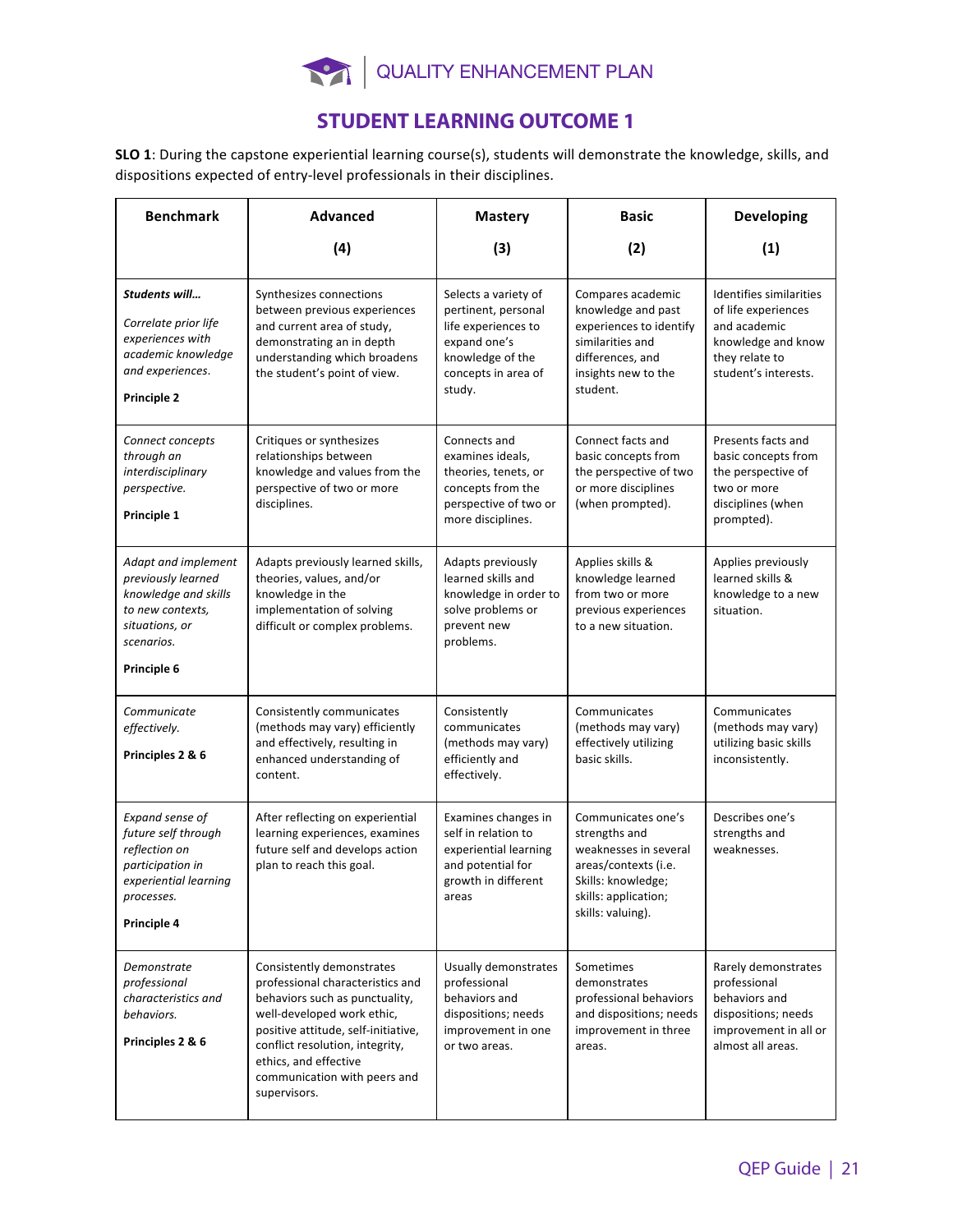

## **STUDENT LEARNING OUTCOME 2**

**SLO 2**: During the capstone experiential learning course(s), students will reflect critically to link theory with practice and develop applications of knowledge based on the reflection.

| <b>Benchmark</b>                                                                                                                             | <b>Advanced</b>                                                                                                                                                                                                                                              | <b>Mastery</b>                                                                                                                                                                                                      | <b>Basic</b>                                                                                                                                                                   | <b>Developing</b>                                                                                                                                                                            |
|----------------------------------------------------------------------------------------------------------------------------------------------|--------------------------------------------------------------------------------------------------------------------------------------------------------------------------------------------------------------------------------------------------------------|---------------------------------------------------------------------------------------------------------------------------------------------------------------------------------------------------------------------|--------------------------------------------------------------------------------------------------------------------------------------------------------------------------------|----------------------------------------------------------------------------------------------------------------------------------------------------------------------------------------------|
|                                                                                                                                              | (4)                                                                                                                                                                                                                                                          | (3)                                                                                                                                                                                                                 | (2)                                                                                                                                                                            | (1)                                                                                                                                                                                          |
| Students will<br>Communicate<br>effectively using<br>appropriate<br>conventions of<br>language and<br>correct format(s).<br>Principles 2 & 6 | Completes assignment(s) by<br>consistently using<br>appropriate conventions of<br>language and correct<br>format(s) so that the<br>interdependence of<br>language, meaning and<br>thought are clearly<br>expressed.                                          | Completes assignment(s)<br>by using appropriate<br>conventions of language<br>and correct format(s) so<br>that explicitly connects<br>content and form while<br>demonstrating awareness<br>of purpose and audience. | Completes<br>assignment(s) by using<br>appropriate<br>conventions of<br>language and correct<br>format(s) so that<br>connects in a basic way<br>the content to the<br>product. | Completes<br>assignment(s) in an<br>appropriate manner.                                                                                                                                      |
| Connect prior<br>learning to<br>changes that are a<br>direct result of the<br>experiential<br>learning process.<br>Principle 4               | Revisits prior learning in<br>depth to identify significant<br>changes in perceptions<br>about educational and real<br>world experiences, providing<br>the foundation for continual<br>expansion of knowledge as<br>well as personal growth and<br>maturity. | Revisits prior learning in<br>depth to reveal deeper<br>meanings and broader<br>perspectives about<br>educational and real<br>world events.                                                                         | Revisits prior learning in<br>some depth to reveal<br>slightly deeper<br>meanings and broader<br>perspectives about<br>educational and real<br>world events.                   | Revisits prior learning at<br>a superficial level<br>without truly revealing<br>any clarified meaning or<br>gaining a broader<br>perspective of<br>educational or real<br>world experiences. |
| Revisit prior<br>learning to apply<br>knowledge and<br>skills in new and<br>innovative ways.<br>Principles 4 & 6                             | Makes clear references to<br>prior learning and applies it<br>in new and innovative ways<br>that demonstrate<br>comprehension.                                                                                                                               | Makes references to prior<br>learning and shows some<br>evidence of applying it in<br>new and innovative ways<br>that demonstrate<br>comprehension.                                                                 | Makes some references<br>to prior learning and<br>attempts to apply it in<br>new and innovative<br>ways that demonstrate<br>comprehension.                                     | Makes vague references<br>to prior learning but<br>does not apply it in new<br>and innovative ways<br>that demonstrate<br>comprehension.                                                     |
| Assess what they<br>have learned<br>about themselves<br>as members of a<br>broader<br>community.<br>Principle 7                              | Expresses insights into own<br>biases and/or cultural rules,<br>showing how experiences<br>have influenced these<br>rules/biases resulting in a<br>shift in understanding.                                                                                   | Identifies new<br>perspectives about own<br>biases and/or cultural<br>rules resulting in a certain<br>level of comfort with new<br>and differing perspectives.                                                      | Identifies own biases<br>and/or cultural rules<br>with a strong<br>preference for those<br>rules while seeking the<br>same in others.                                          | Shows nominal<br>awareness about own<br>biases and/or cultural<br>rules and somewhat<br>uncomfortable with<br>cultural differences.                                                          |
| Assess what they<br>have learned<br>about themselves<br>as individuals.<br>Principle 7                                                       | Exhibits a strong sense of<br>self as a learner; builds on<br>prior knowledge and<br>experiences to address new<br>and challenging situations.                                                                                                               | Assesses changes in own<br>learning and perceptions<br>over time, identifying<br>complex contextual<br>factors.                                                                                                     | Communicates<br>strengths and<br>challenges to learning<br>through increased self-<br>awareness.                                                                               | Defines own<br>performance with<br>general terms such as<br>success and failure.                                                                                                             |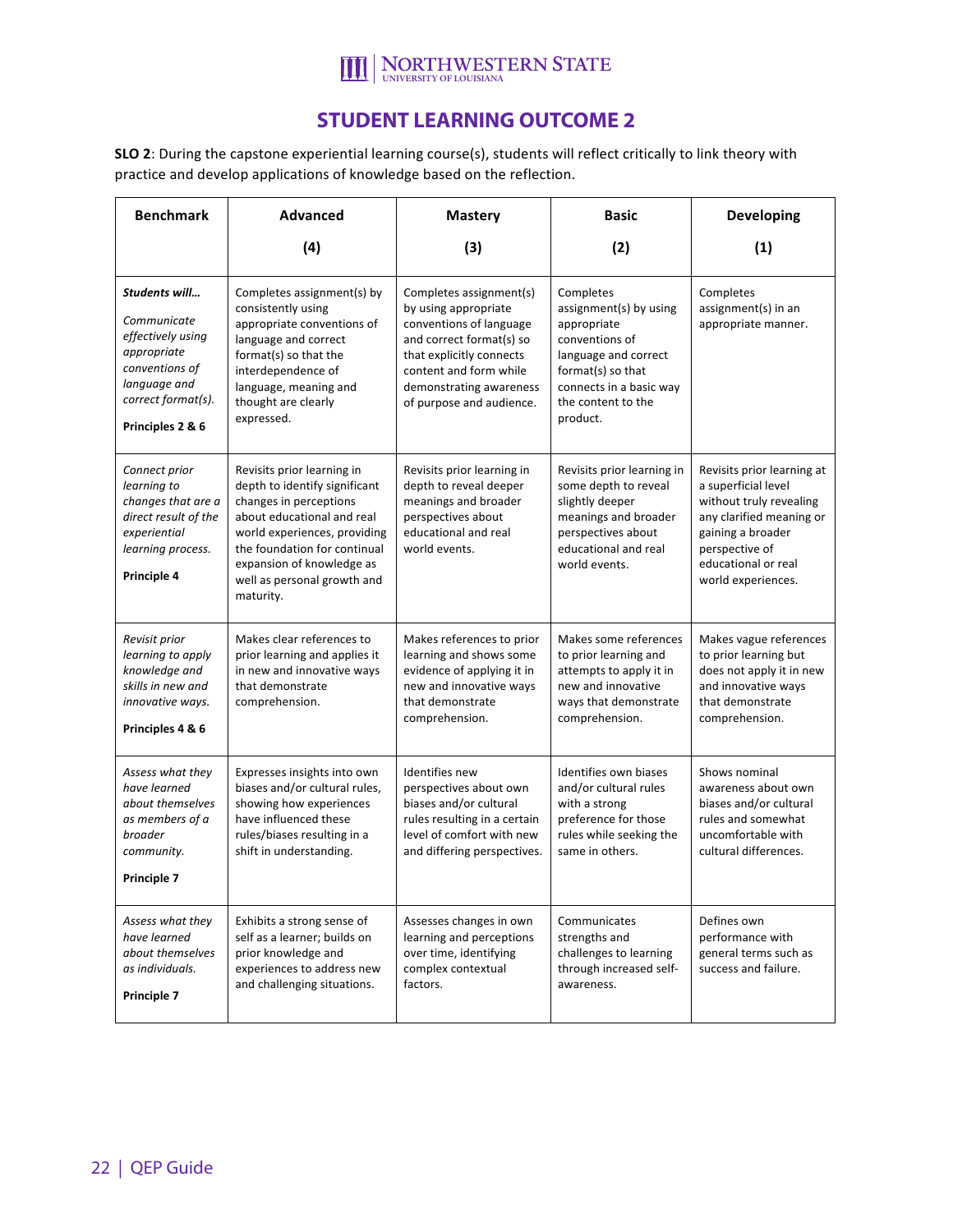

## **Student Reflection Items aligned with the QEP SLOs**

*In* order to offer programs a way to align reflections with the SLOs, the QEP Assessment team developed the following items that may be used as a way to evaluate students' participation and reflection upon their experiential learning courses. For example, these items could be *included* in an exit interview, as part of a larger portfolio, as part of a student survey, as a part of a journal, etc. The evaluator's observations, student work, etc. should also be considered *along* with the student's responses to these items in order to complete the QEP SLO Rubric 1 and *2.* 

## **Sample Directions:**

## *Please reflect upon your experiences in your capstone experiential learning courses* this semester and answer the following questions:

## **Item 1:**

Describe how your prior knowledge played a part in your capstone experiential learning courses. How were you able to adapt that knowledge to new situations?

## **Item 2:**

Describe the ways in which you have communicated effectively during your capstone experiential learning courses.

## **Item 3:**

Describe how concepts in your discipline are related to other disciplines.

## **Item 4:**

Describe your strengths and weaknesses. How do you think these will affect your future self? Do you have a plan to address them to reach future goals?

## **Item 5**

Describe what you have learned about yourself, both as an individual and as a member of a broader community, through your participation in capstone experiential learning courses.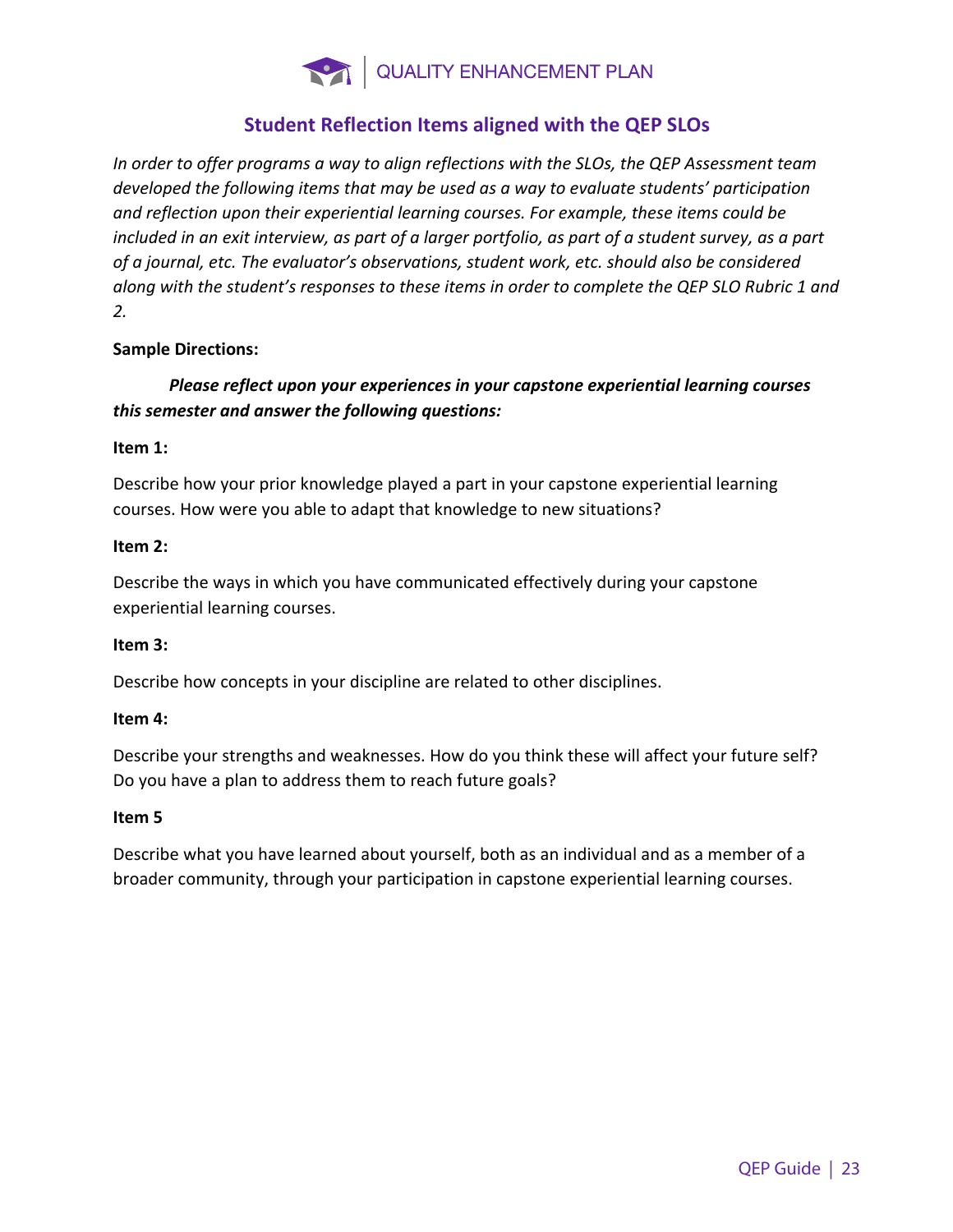

## *Notes:*

## **Item 1**

(combines)

SLO<sub>1</sub>

Correlate prior life experiences with academic knowledge and experiences.

Adapt and implement previously learned knowledge and skills to new contexts, situations, or *scenarios.*

SLO<sub>2</sub>

*Connect prior learning to changes that are a direct result of the experiential learning process.* 

*Revisit prior learning to apply knowledge and skills in new and innovative ways.* 

## **Item 2**

(combines)

SLO<sub>1</sub>

*Communicate effectively.*

SLO<sub>2</sub>

*Communicate effectively using appropriate conventions of language and correct format(s).* 

## **Item 3**

SLO<sub>1</sub>

*Connect concepts through an interdisciplinary perspective.* 

**Item 4**

SLO<sub>1</sub>

Expands sense of future self through reflection on participation in experiential learning process.

## **Item 5**

(combines)

SLO<sub>2</sub>

*Evaluate* what they have learned about themselves as members of a broader community.

Evaluate what they have learned about themselves as individuals.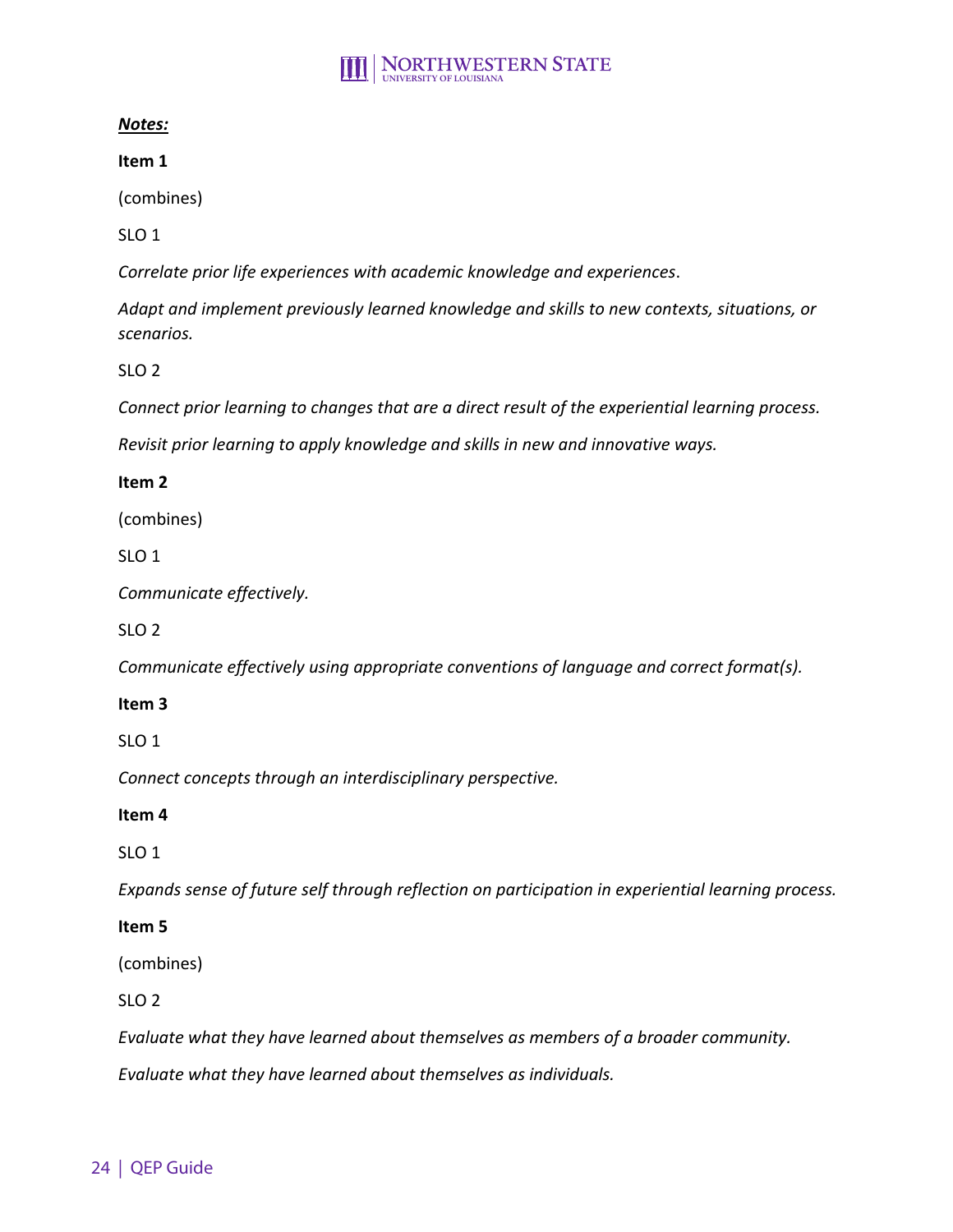

## **Quality Enhancement Plan**

**Program Summary** 

**Assessment Period: Fall 20\_\_** 

| Program:            |       |
|---------------------|-------|
| Prepared by:        | Date: |
| <b>Approved by:</b> | Date: |

**Student Learning Outcomes (SLO)**

**SLO 1**. During the capstone experiential learning course(s), students will demonstrate the knowledge, skills, and dispositions expected of entry-level professionals in their disciplines. (Aligned with Principle 1-Intention and Principle 2-Preparedness and Planning)

**SLO 2**. During the capstone experiential learning course(s), students will reflect critically to link theory with practice and develop applications of knowledge based on the reflection. (Aligned with Principle 4-Reflection and Principle 6-Monitoring and Continuous Improvement)

## **Measure.**

**Methodology.**

**Target.**

*University Benchmark***:** 50% of students have an average score of 3 or better.

*Program Goal* (identified through PC/faculty collaboration):

**Finding.**

**Analysis.**

**Decision / Recommendations.**